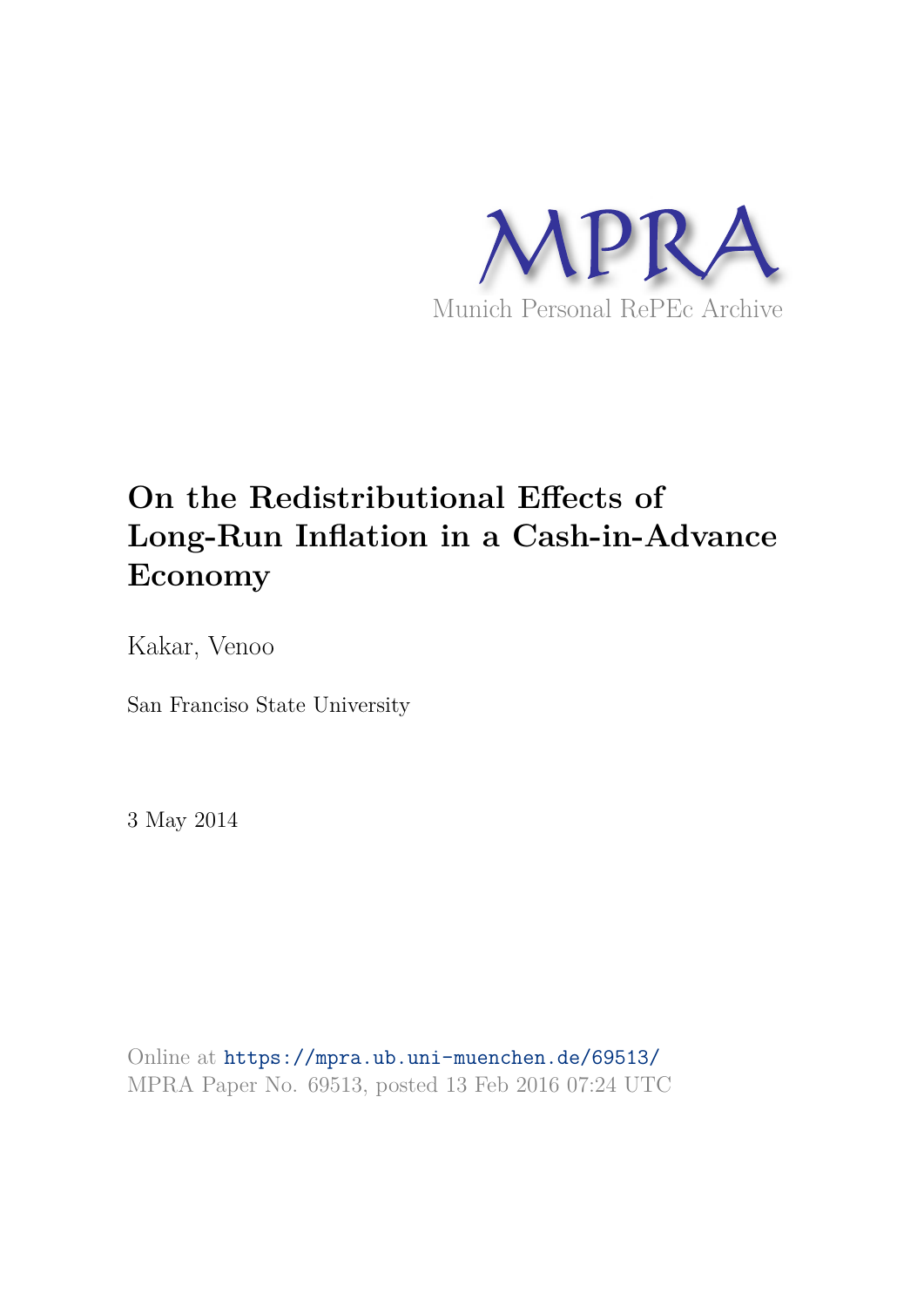# On the Redistributional Effects of Long-Run Inflation in a Cash-in-Advance Economy<sup>∗</sup>

Venoo Kakar† San Francisco State University

December 29, 2015

#### Abstract

This paper analyzes the redistributional effects of long-run inflation on income, wealth and consumption in the United States in a model economy with heterogeneous agents where money is introduced via a cash-in-advance constraint. A calibrated version of our model is able to generate patterns of income inequality that are very similar to those observed in the United States. On an aggregate level, the cost of 5% inflation is 2.5% consumption. On an disaggregate level, uniform monetary transfers by the central bank result in inflation acting as a progressive tax on consumption.

Keywords: Consumption, Inequality, Inflation, Heterogeneity JEL classification: E4, E5, E21, E31, E52

<sup>∗</sup> I would like to thank Richard M. H. Suen, Jang-Ting Guo, Saqib Jafarey and Neil R. Ericsson and conference participants at the 90th Western Economic Association International (WEAI), Georgetown Center for Economic Research Conference (GCER), 2013, and 20th Symposium of the Society of Nonlinear Dynamics and Economterics (SNDE), 2012, for their insightful suggestions. Any remnant errors are my own.

<sup>†</sup>Department of Economics, San Francisco State University, CA 94132. E-mail: vkakar@sfsu.edu. Phone: (415) 405-3461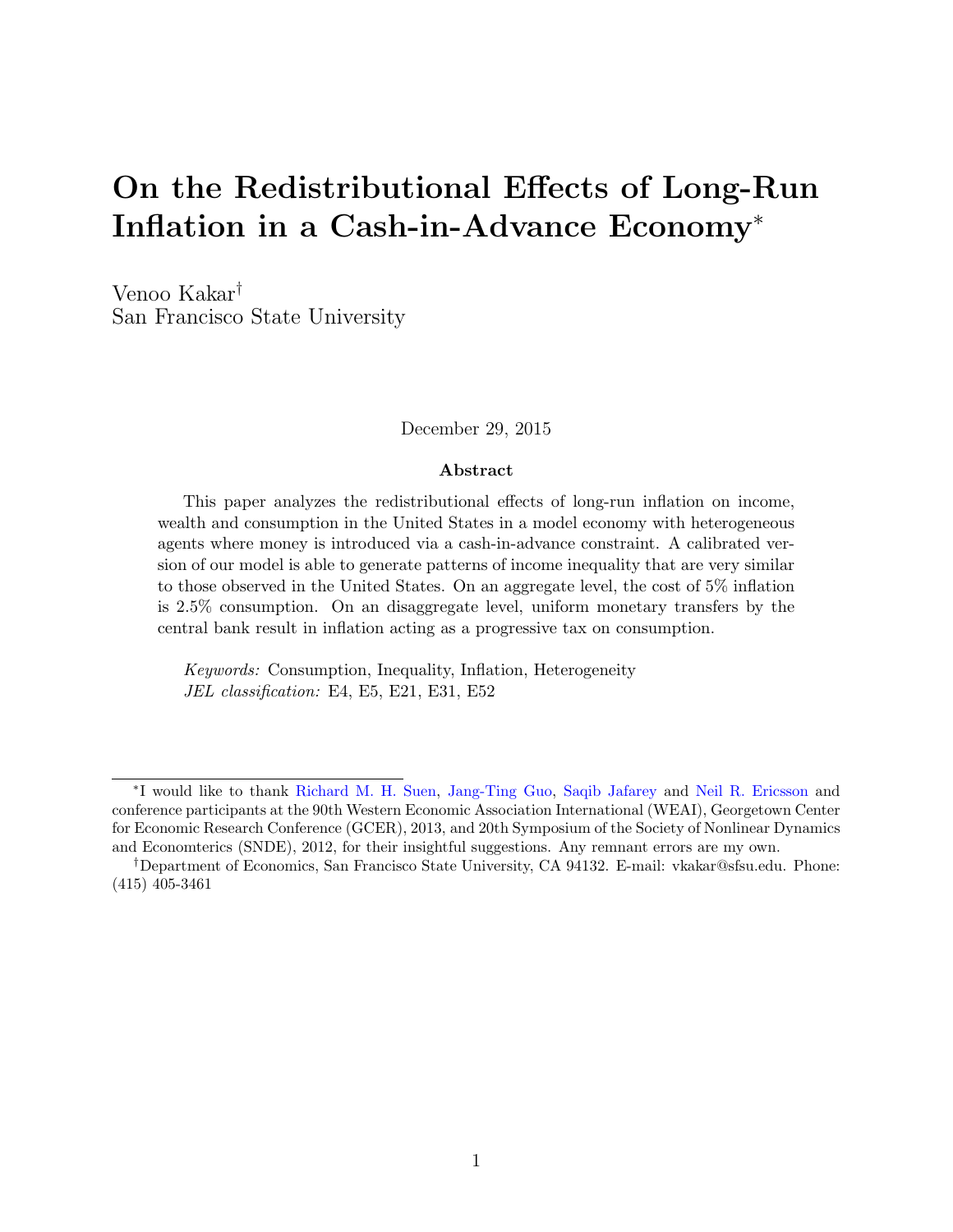#### 1 Introduction

With over three rounds of quantitative easing by the Federal Reserve to combat the Great Recession of 2007-09, policymakers have raised serious concerns about the impact of the rise in future inflation. Much of the existing literature has discussed how rising inflation impacts the economy as a whole. These studies measure the welfare costs of inflation and find that in general, a rise in long-run inflation reduces social welfare. In particular, households would give up some consumption to achieve zero inflation from a moderate level of inflation. This has been quantified as being less than  $1\%$  of consumption which is a fairly small cost. For instance, Easterly and Fischer (2001) use polling data for a large number of households in thirty-eight countries and find evidence that inflation is a relatively bigger concern for lowincome households than high-income households. They report that the change in low-income households' share of national income, the percent decline in poverty and other measures of improvements in their well-being are negatively correlated with inflation. With the notable exceptions of Imrohoroglu (1992), Erosa and Ventura (2002) and more recently Camera and Chien (2014), the literature has largely ignored the redistributional impact of inflation in a cash-in-advance framework.

The focus of this paper is to analyze the redistributional effects of long-run inflation among different income groups in the United States. This paper builds on previous studies. Similar to Stockman (1981), we introduce money into the model via a cash-in-advance constraint that applies to consumption and investment. Then, we extend his representative agent framework to allow for consumer heterogeneity so that we can assess the distributional impact of inflation. In our model, consumer heterogeneity in labor productivity and subjective discount factors is introduced amongst ten income groups. The labor productivity and subjective discount factors are chosen to match the wealth and income distribution in the United States in 2007. Several studies incorporate discount factor heterogeneity in a model economy to explain wealth and income inequality, see for instance, Suen (2014) and Hendricks (2007). As an another feature of the U.S. economy, we introduce progressive tax structure into our model, following Li and Sarte (2004) and Lansing and Guo (1998). Moreover, this modeling assumption ensures that not all households eventually face the highest marginal tax rate simply as a result of economic growth.<sup>1</sup> Long-run inflation, which results from lump-sum monetary injections by the central bank, alters the distribution of disposable income, of wealth and of consumption.

On the aggregate level the transmission mechanism is the following. The central bank carries out equal lump-sum monetary transfers to households that raise inflation. The resulting increase in the cost of holding money reduces money holdings by households. Given the cash-in-advance constraint, the decrease in money holdings leads to lower consumption and lower investment. We find that consumption inequality reduces as inflation increases. On the disaggregate level, there are distributional effects. The main finding is that inflation reduces inequality in consumption, disposable income, and cash holdings. Particularly, the bottom 60% of the income distribution gains during inflationary periods, whereas the top 40% loses. This phenomenon is more pronounced in the bottom 20% of the population. Even though the top 40% of the distribution loses, their consumption patterns do not change as

<sup>&</sup>lt;sup>1</sup>As in Sarte (1997), a progressive tax schedule helps avoid the kind of degenerate equilibrium as analyzed in Becker (1980).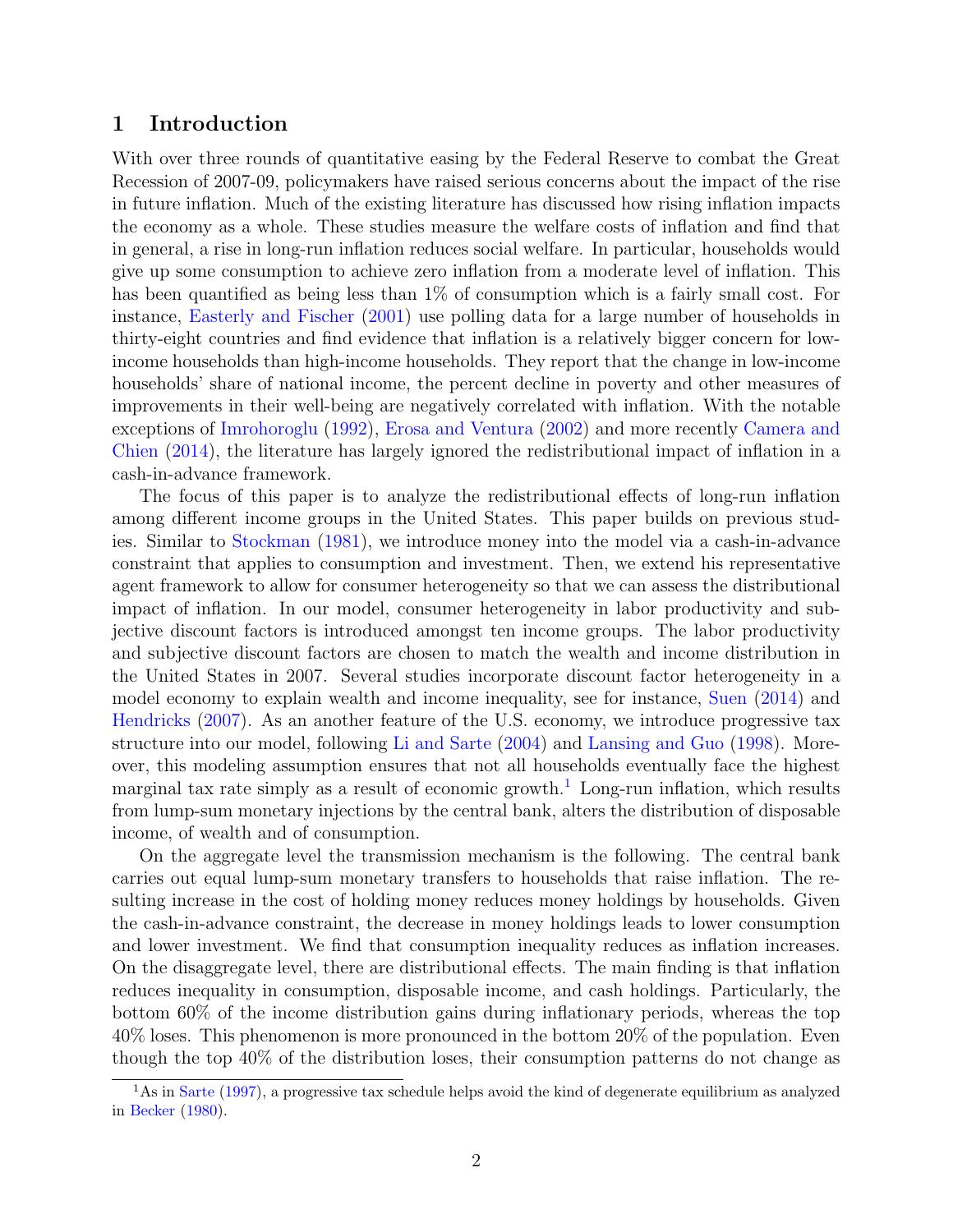much because of their large wealth holdings.

In general, there are only a handful of studies that analyze the effects of inflation on redistribution of income and wealth in a heterogenous-agent economy. Broadly, these can be categorized into three areas: studies with cash-in advance models (Imrohoroglu (1992), Erosa and Ventura (2002), Camera and Chien (2014)); studies using matching models of money (Molico (2006), Boel and Camera (2009), Chiu and Molico (2010)); and models where money plays a precautionary role (Akyol (2004) and Wen (2015)).

The studies typically differ in the way they introduce money in the theoretical model. However, most of these studies do introduce asset(s) so that agents can protect themselves against inflation and money is valued because agents can self-insure against some idiosyncratic shock. In Cash-in-advance (CIA) models, however, agents are not able to switch from holding money to holding assets.<sup>2</sup> Survey data provides evidence, based on the Survey of Consumer Finances (SCF), on average (between 1989-2007) nearly 60% of U.S. households do not hold any nonmonetary financial assets interest-bearing assets), and about 50% of those that hold checking accounts do not hold any interest-bearing assets. Thus, welfare costs in could be higher in CIA models but also well-justified by the most recent survey data available. The welfare losses predicted by the aforementioned studies differ significantly. For instance, Wen (2015) introduces money as having a precautionary role and reports that to avoid a 10% increase in inflation, agents reduce consumption by 8%. In another study by Erosa and Ventura (2002) in a CIA economy with cash and credit goods, 10% inflation is worth  $1.6\%$  consumption.<sup>3</sup>

Boel and Camera (2009) obtain similar results although they introduce money in a matching model. This suggests that the financial structure of the economy is important in analyzing these effects. For instance, Akyol (2004) reports that 10% inflation maximizes social welfare, whereas another study by Chiu and Molico (2010) reports that 10% inflation is worth 0.6% of average consumption in the U.S.. Imrohoroglu (1992) considers a pure exchange cash-in-advance economy with idiosyncratic endowment risk and finds that inflation lowers welfare, but the area below the money demand curve, underestimates the welfare cost by several times. Camera and Chien (2014) report that when shocks are sufficiently persistent, moderate inflations can generate welfare gains whereas large inflations are always costly. They offer several insights about the impact of long-run inflation on key macroeconomic variables and suggest that disparities in earlier results can be reconciled with disparities in either the assumed financial structure or in the persistence of shocks. They report that when inflation is generated through lump-sum money creation, higher inflation lowers inequality in disposable income, but it permanently reduces overall income and, hence, depresses aggregate consumption. Therefore, inflation can improve average welfare only if it is capable to sufficiently reduce consumption inequality, which is zero in the efficient allocation.

Among the quantitative and sectoral studies, Doepke and Schneider (2006) suggest that in the United States, a moderate episode of inflation causes significant redistribution of wealth amongst rich, middle-class and poor households. They find that in a 5 percent inflation

<sup>2</sup>Some studies have also incorporated the CIA constraint to analyze the equilibrium growth effect of money/inflation, see for instance, Chen and Guo (2011).

<sup>3</sup>They find that inflation may lead to a substantial concentration in the distribution of wealth and, assuming increasing returns to scale from credit transactions, inflation acts as a regressive consumption tax because low-income agents use mostly cash for trade.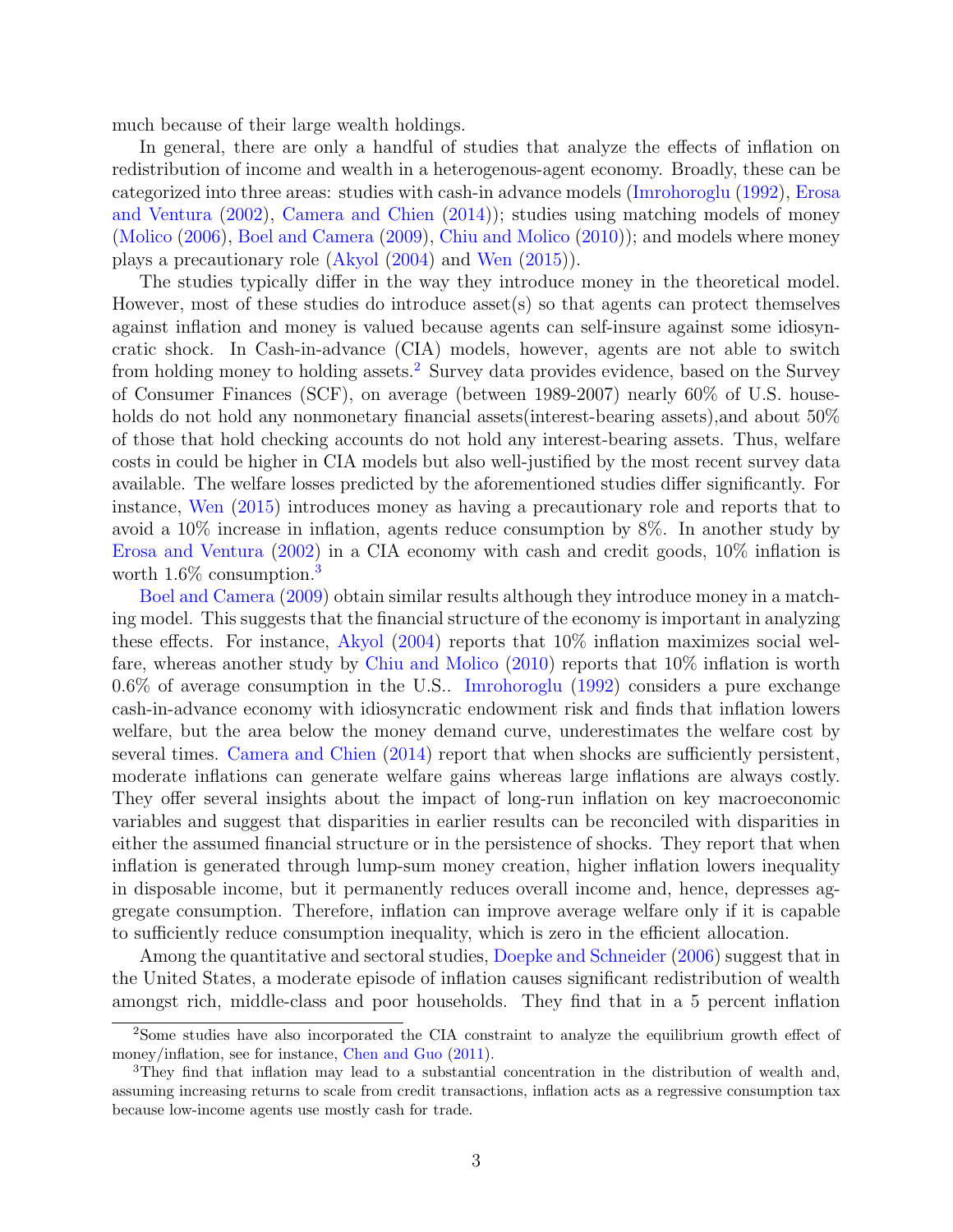experiment, a coalition of rich and old households loses, in present-value terms, between 5.7 and 15.2 percent of GDP. They also find that about two-thirds of this loss accrues to households in the top 10 percent of the wealth distribution. On the winners side, about 75 percent of the total gains in the household sector benefit middle-class households under the age of 45, which receive a gift worth up to 45 percent of mean cohort net worth. <sup>4</sup>.

The rest of the paper is organized as follows: Section 2 introduces the model, Section 3 discusses the competitive equilibrium, Section 4 describes our calibration exercise, Section 5 presents our findings and Section 6 concludes. The derivations and tables can be found in Appendix A.

#### 2 The Model

#### 2.1 Preferences

We consider a model economy which is populated by a continuum of infinitely lived households. The size of the population is normalized to one. The population is divided into s groups where the size of each group i in total population is denoted by  $\mu_i \in (0,1)$ , for  $i \in \{1, 2, ..., s\}$  and  $\sum_{n=1}^{s}$  $i=1$  $\mu_i = 1$ . The groups differ from each other in terms of labor productivity and rate of time preference. Agents within each group are identical. The labor productivity  $e_i$  and discount factor  $\beta_i \in (0,1)$  of a type i individual is deterministic and known for each of the s groups. The preferences of a typical agent in group i is given by:

$$
\sum_{t=0}^{\infty} \beta_i^t u(c_{i,t}), \tag{1}
$$

where  $c_{i,t}$  is the consumption of an individual in group i at time t. The (period) utility function u (c) is identical for all types of consumers and is given by

$$
u(c) = \frac{c^{1-\sigma} - 1}{1 - \sigma} \text{ if } \sigma \neq 1; \sigma \ge 0
$$

#### 2.2 The Agent's Problem

Agents receive total taxable income  $y_{i,t}$  which is composed of labor income from work and interest income from savings. The agent can hold two types of assets: real assets denoted by  $a_{i,t}$  that give a rate of return  $r_t$  and nominal money holding at the beginning of period t denoted by  $M_{i,t}$ . The real asset depreciates at a rate  $\delta \in [0,1]$ . There is a progressive tax  $\tau_t$  which is a function in total taxable income  $y_{i,t}$ . The properties of the tax schedule are discussed in detail in Section 2.4. The fraction of investment which is subject to the cashin-advance constraint is controlled by  $\psi \in [0, 1]$ , as in Dotsey and Sarte (2000). The values  $\psi = 0$  and  $\psi = 1$  correspond to the Clower (1967) and Stockman (1981) versions. When  $\psi = 0$ , the CIA constraint only applies on consumption purchases and when  $\psi = 1$ , the

<sup>4</sup>They emphasize the role of money as a unit of account for assets and liabilities: inflation affects all nominal asset positions, not just cash positions. As a result, they find that even moderate inflation leads to substantial wealth redistribution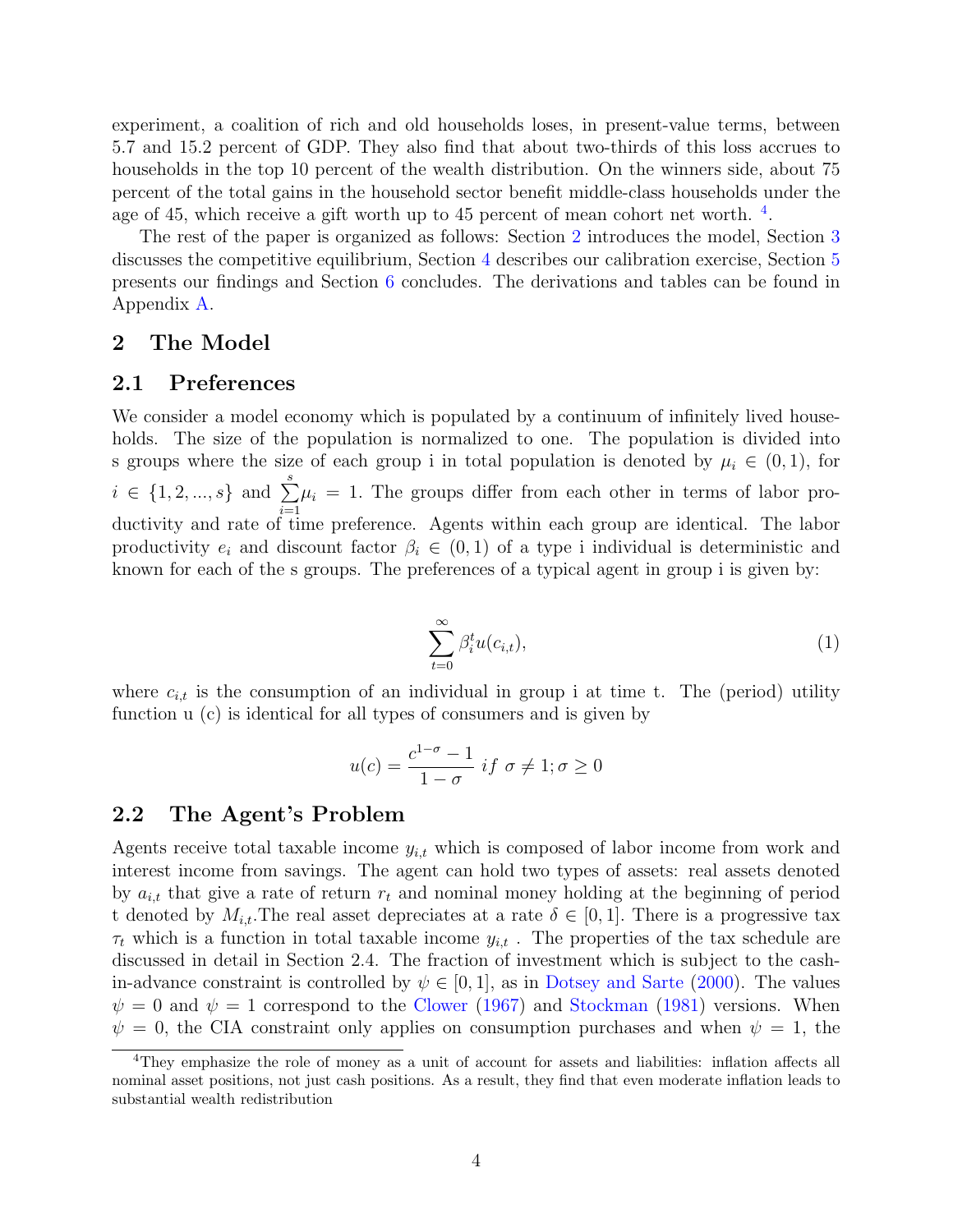CIA constraint applies to both consumption and investment. Given a sequence of wages  $(w_t)$ , rental rate of capital  $(r_t)$  and price level  $(P_t)$  at time t, the agents' problem is to maximize their discounted lifetime utility, subject to sequences of budget constraints and CIA constraints. Formally, a type i household solves:

$$
\max_{\{c_{i,t}, a_{i,t+1}, M_{i,t+1}\}} \sum_{t=0}^{\infty} \beta_i^t u(c_{i,t}) \text{ where } \beta_i \in (0,1)
$$
 (2)

s.t.

$$
c_{i,t} + \psi[a_{i,t+1} - a_{i,t}] \le \frac{M_{i,t}}{P_t},
$$
\n(3)

and

$$
c_{i,t} + a_{i,t+1} - a_{i,t} + \frac{M_{i,t+1}}{P_t} = y_{i,t} - \tau_t(y_{i,t}) + \frac{M_{i,t}}{P_t} + \zeta_t,
$$
\n<sup>(4)</sup>

where  $w_t e_i + r_t a_{i,t} = y_{i,t}$ . The timing of production and trade follows that of the cashin-advance economy described in Stockman (1981). Each agent allocates his/her income between money and asset holdings. (3) represents the liquidity or the CIA constraint which states that the individual must be able to finance his purchases of current consumption and gross investment out of money balances carried over from the previous period.

Let real money holdings on period t and real transfers in period t be denoted by  $m_{i,t}$  and  $\zeta_t$ . Let the gross inflation factor be defined as  $\pi_{t+1} = P_{t+1}/P_t$ . Also, let  $\lambda_{i,t}$  and  $\theta_{i,t}$  denote the Lagrangian multipliers on the CIA and budget constraints.

Then, the first order conditions of the agents' problem with respect to  $c_{i,t}$ ,  $m_{i,t+1}$  and  $a_{i,t+1}$  are given by the following:

$$
u'(c_{i,t}) = \lambda_{i,t} + \theta_{i,t} \tag{5}
$$

$$
\beta_i(\lambda_{i,t+1} + \theta_{i,t+1}) = \pi_{t+1}\theta_{i,t} \tag{6}
$$

$$
\beta_i[\psi \lambda_{i,t+1} + \theta_{i,t+1} \{ 1 + r_{t+1} (1 - \tau'_{t+1}(y_{i,t+1})) \}] = \psi \lambda_{i,t} + \theta_{i,t} , \qquad (7)
$$

(5) equates the marginal utility of current consumption to the marginal cost of current consumption which is the marginal indirect utility of having an additional real dollar. (6) equates the marginal value of having an additional nominal dollar at the beginning of the next period, deflated by the gross inflation factor, to the marginal cost of having that additional dollar. (7) equates the marginal benefit of an additional unit of capital which consists of the discounted value of goods it produces next period to the marginal cost of an additional unit of capital. Then, the agents' first order conditions are combined to yield the following Euler equation:

$$
\psi u^{'}(c_{i,t}) = [\beta_i \psi - (1 - \psi) \frac{\beta_i}{\pi_{t+1}}] u^{'}(c_{i,t+1}) + \beta_i^2 \left\{ \frac{1}{\pi_{t+1}} (r_{t+1} - \tau'_{t+1} (y_{i,t+1}) r_{t+1} + 1) - \frac{\psi}{\pi_{t+2}} \right\} u^{'}(c_{i,t+2}).
$$
\n(8)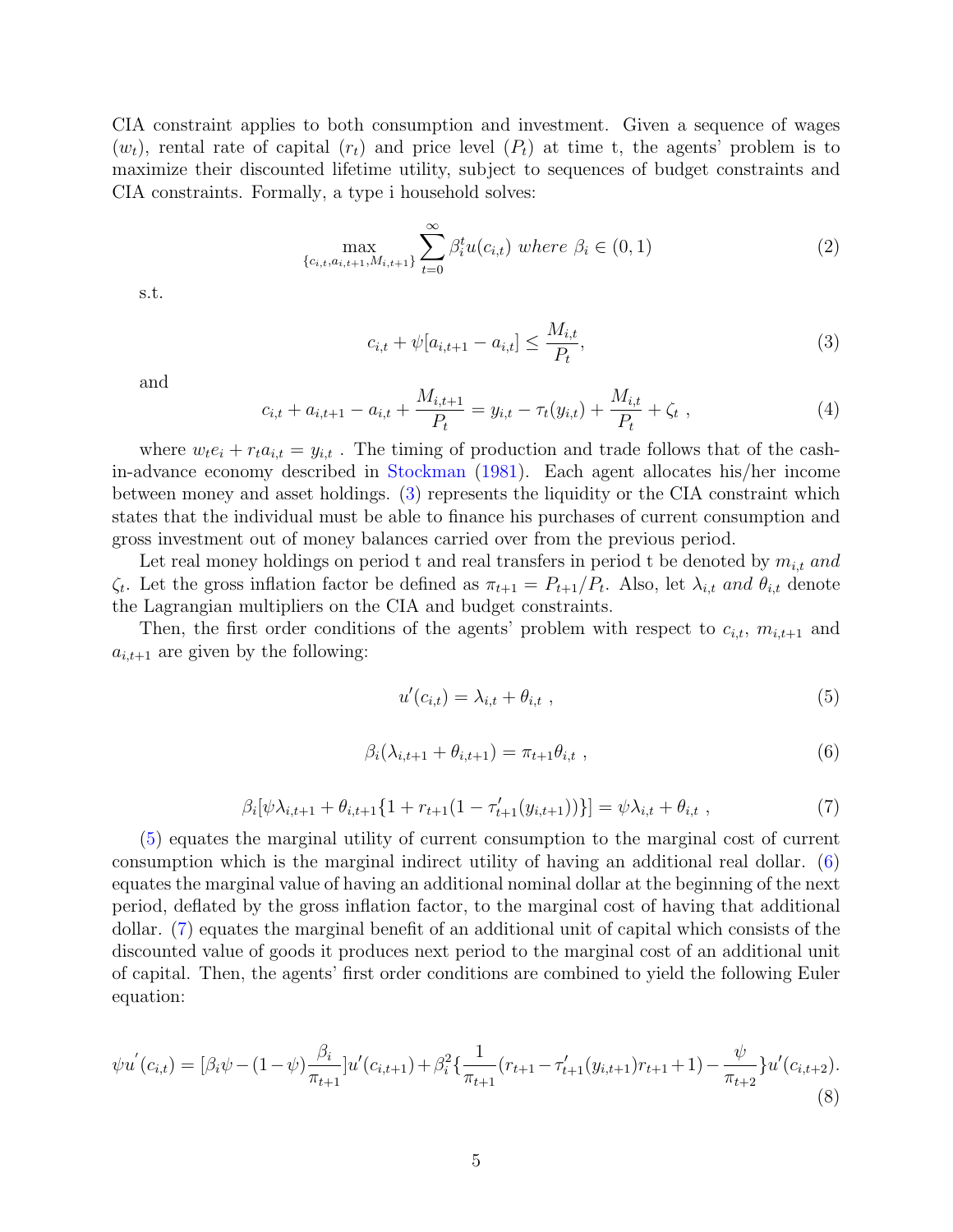This equation governs the law of motion for consumption. The Euler equation can be interpreted as follows: the marginal cost of foregoing one unit of consumption at time t, is equal to the discounted marginal benefit the agent receives from consuming in period  $t+1$ and t+2. The discounted marginal benefit is also deflated by next period's inflation.

#### 2.3 Production

Output is produced according to the standard neoclassical production function:

$$
Y_t = K_t^{\alpha} (A_t L_t)^{1-\alpha}, \alpha \in (0, 1), \tag{9}
$$

where  $Y_t$  is aggregate output at time t,  $K_t$  is aggregate capital at time t,  $L_t$  is aggregate labor and  $A_t$  is the level of labor augmenting technology at time t. The labor augmenting technology grows at a constant exogenous rate  $\gamma \geq 1$ , which implies  $A_t \equiv \gamma^t$  for all t. The share of capital in total income is given by  $\alpha$ . The gross return on physical capital is given by  $R_t$ .

Since we assume constant returns to scale in our production, the representative firm maximizes profits as follows:

$$
\max_{K_t, L_t} \{ F(K_t, A_t L_t) - w_t L_t - R_t K_t \}.
$$
\n(10)

The solution of the firms problem is then characterized by the following first order conditions:

$$
w_t = A_t F_L(K_t, A_t L_t) = (1 - \alpha) \frac{Y_t}{L_t},
$$
\n(11)

$$
R_t = F_K(K_t, A_t L_t) = \alpha \frac{Y_t}{K_t}.
$$
\n
$$
(12)
$$

Depreciation in capital can be viewed as a reduction of rate of return obtained from holding physical capital and thus we have,

$$
r_t = R_t - \delta. \tag{13}
$$

#### 2.4 Government Policies

We consider two kinds of policies here: Monetary and Fiscal policy.

#### 2.4.1 Monetary Policy

Let the nominal money supply at period t be given by  $\overline{M}_t^s$  $t<sub>t</sub>$ , real money supply by  $m_{i,t}$ , price level of output at time t by  $P_t$ .

$$
\overline{M}_{t+1}^s = g \overline{M}_t^s = \overline{M}_t^s + P_t \zeta_t = P_{t+1} \sum_{i=1}^s \mu_i m_{i,t+1}
$$
\n(14)

Assuming that the central bank issues transfers at the rate of g every period, we have  $\overline{M}^s_{t+1} \,=\, g\overline{M}^s_t$  $t_t$ . Since, money is introduced via lump sum transfers  $\zeta_t$  at the end of each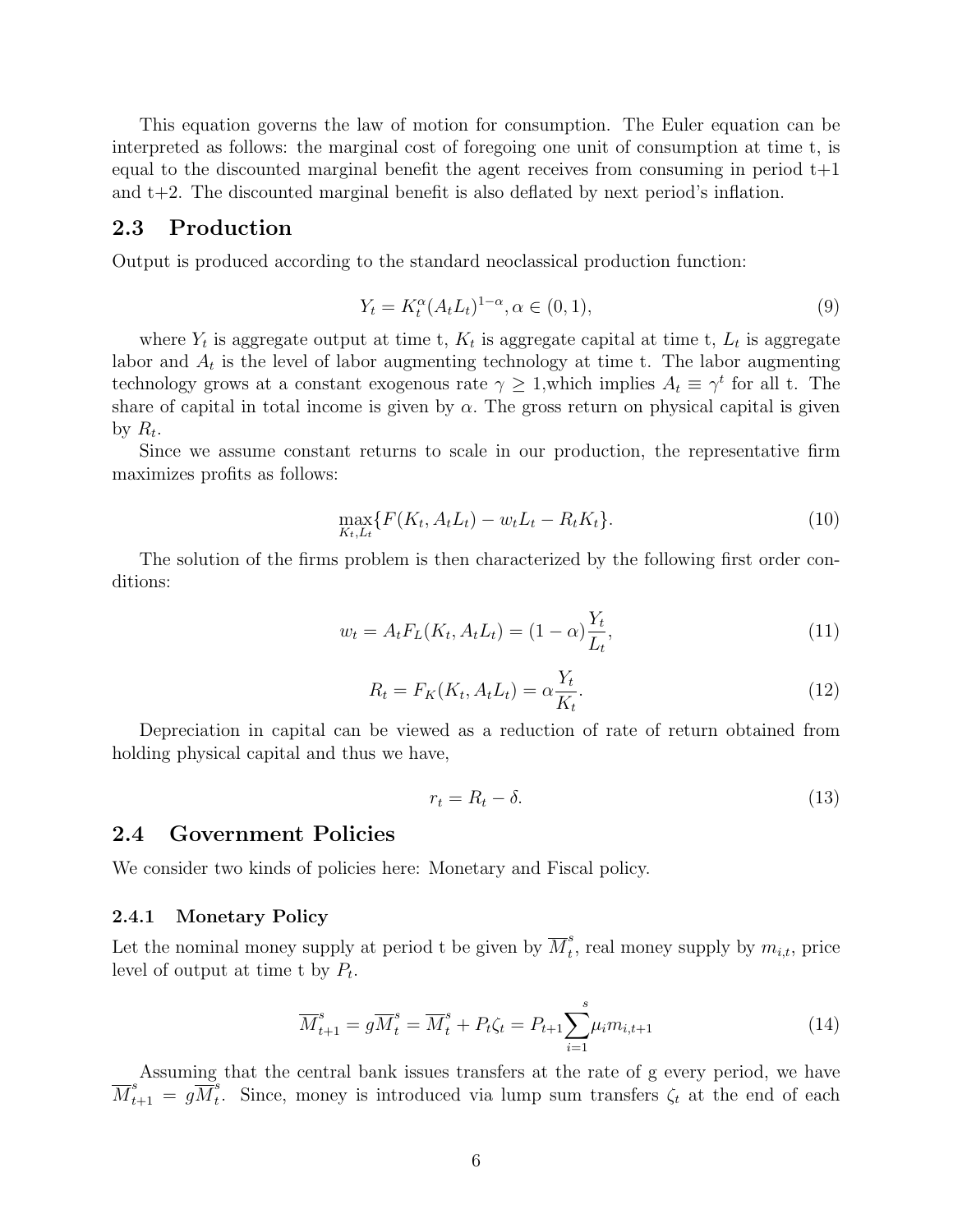period, we have,  $\overline{M}_{t+1}^s = \overline{M}_t^s + P_t \zeta_t$ . The last term equates the nominal value of all real money holdings in period  $t + 1$ ,  $P_{t+1} \sum_{s=1}^{s}$  $i=1$  $\mu_i m_{i,t+1}$  to the nominal value of the money supply in  $t+1, \overline{M}_{t+1}^s$ .

#### 2.4.2 Fiscal Policy

The government imposes a progressive tax  $\tau_t$  which is a function in total taxable income  $y_{i,t}$ on agent's every period to finance it's expenditure on goods and services in period t denoted by  $G_t$ . The government balances its budget in each period and chooses a tax schedule summarized by the average tax rate (ATR)

$$
\text{Tax schedule} = ATR = \eta \left(\frac{y_{it}}{\gamma t}\right)^{\phi} \text{ with } 0 \le \eta < 1, \ \phi > 0 \tag{15}
$$

just like in Lansing and Guo (1998) and Li and Sarte (2004). Here, the parameters  $\eta$ and  $\phi$  determine the level and the slope of the tax schedule. With a progressive tax system, households with higher taxable income are subject to higher tax rates, so that

Total tax paid = 
$$
\tau_t(y_{it}) = y_{it} \eta(\frac{y_{it}}{\gamma^t})^{\phi}
$$
. (16)

Once we know our tax schedule, we can discuss the progressivity of the tax structure by calculating the ratio of the marginal and average tax rates.

$$
MTR = \tau'_t(y_{it}) = (1+\phi)\eta(\frac{y_{it}}{\gamma^t})^{\phi} = (1+\phi)ATR.
$$

Since the parameter  $\phi$  captures the degree of progressivity of the tax structure, progressive, proportional and regressive tax structures would correspond to  $\phi > 0$ ,  $\phi = 0$ ,  $\phi < 0$ . tax schedule is said to be progressive whenever the marginal tax rate exceeds the average tax rate at all levels of taxable income.

#### 3 Competitive Equilibrium

Let  $\mathbf{c}_t = (c_{1,t}, c_{2,t}...c_{s,t})$ ,  $\mathbf{a}_t = (a_{1,t}, a_{2,t}...a_{s,t})$  and  $\mathbf{m}_t = (m_{1,t}, m_{2,t}...m_{s,t})$  denote a distribution of consumption, capital and money across the s groups at time t. The competitive equilibrium consists of a sequence of distributions of consumption and capital,  $\{\mathbf{c}_t, \mathbf{a}_t, \mathbf{m}_t\}_{t=0}^{\infty}$ sequences of aggregate inputs,  $\{K_t, L_t\}_{t=0}^{\infty}$  and sequences of prices,  $\{w_t, r_t, P_t\}_{t=0}^{\infty}$ , so that:

- 1. Given prices  $\{w_t, r_t, \pi_{t+1}\}_{t=0}^{\infty}$ , the sequences  $\{c_{it}, a_{it}, m_{it}\}_{t=0}^{\infty}$  solve each type-i agent's problem.
- 2. Given prices  $\{w_t, R_t\}_{t=0}^{\infty}$  and the aggregate inputs  $K_t$  and  $L_t$  solve the representative firm's problem.
- 3. The government's budget is balanced every period.
- 4. All markets clear every period so that,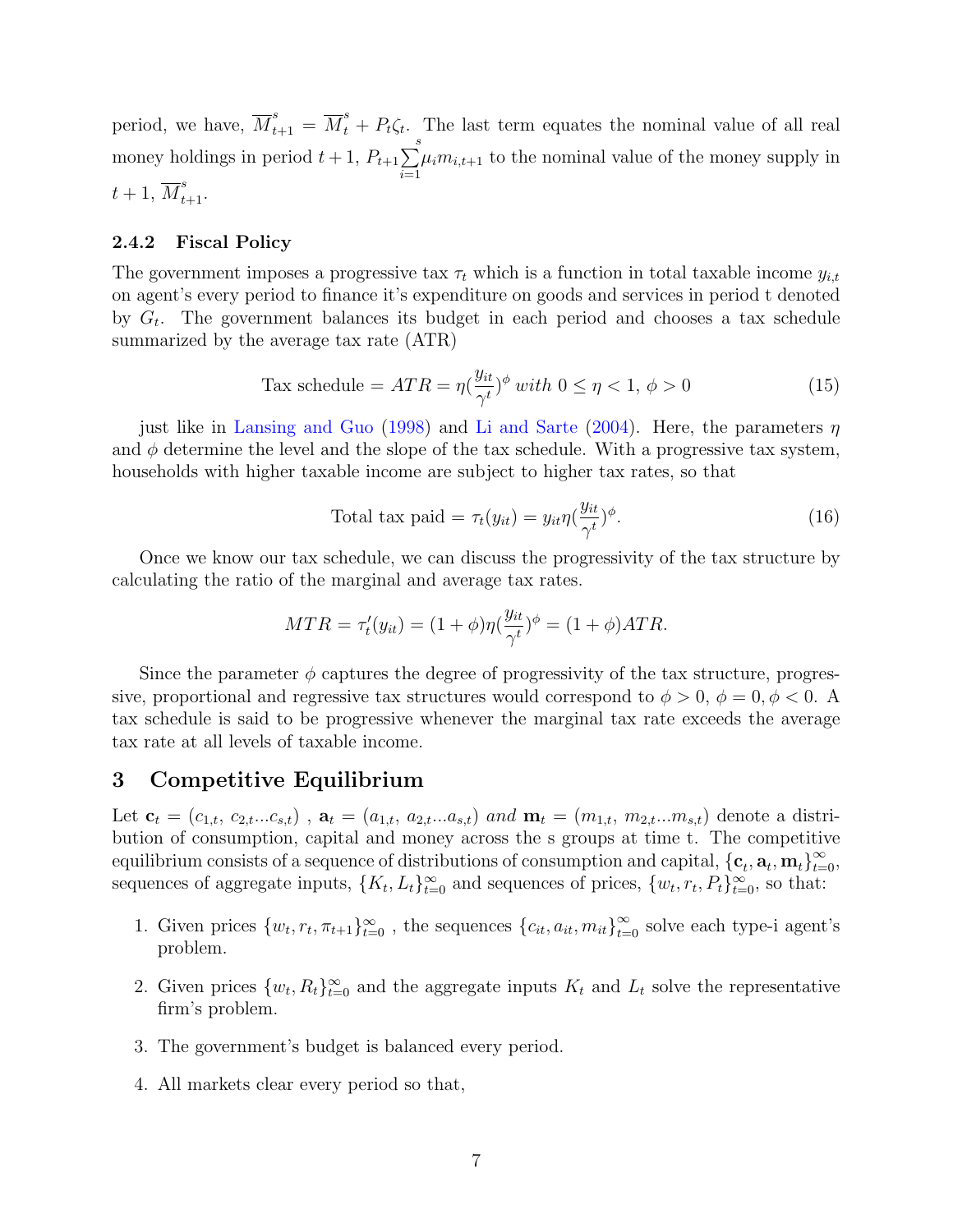Equilibrium in Labor market:

$$
L_t = \sum_{i=1}^{s} \mu_i e_i = \overline{e} \tag{17}
$$

where  $\bar{e}$  represents the aggregate level of labor productivity. Equilibrium in Capital market:

$$
K_t = \sum_{i=1}^{s} \mu_i a_{i,t}
$$
 (18)

By Walras' Law, the goods market clears. Equilibrium in money market:

$$
\overline{M}_{t+1}^s = g \overline{M}_t^s = \overline{M}_t^s + P_t \zeta_t = P_{t+1} \sum_{i=1}^s \mu_i m_{i,t+1}
$$
\n(19)

Also, the government budget constraint is satisfied:

$$
G_t = \sum_{i=1}^s \mu_i \tau_t(y_{i,t})
$$
\n(20)

#### 3.1 Balanced Growth Path

This paper focuses on a balanced growth path. A balanced growth path is a competitive equilibrium along which (i) all variables are growing at the constant growth rate  $\gamma \geq 1$ , and (ii) the real rate of return, r, is constant over time.

Thus,

$$
\frac{m_{i,t+1}}{m_{i,t}} = \frac{g}{\pi} = \gamma \tag{21}
$$

For CIA constraint to be binding along a balanced growth path, we must have  $\lambda_{i,t} > 0$ which implies the following:

$$
u'(c_{i,t}) - \frac{\beta}{\pi_{t+1}} u'(c_{i,t+1}) > 0
$$

The above inequality suggests that for the CIA constraint to be binding, the marginal benefit that the agent receives by increasing consumption at time t by one unit must exceed the marginal cost the agent incurs due to a decrease cash holdings at time t that results in the loss of utility at time t+1 discounted by the rate of time preference and inflation. We can further write the inequality as follows:

$$
\left(\frac{c_{i,t+1}}{c_{i,t}}\right)^{\sigma} > \frac{\beta_i}{\pi} \,\forall i \tag{22}
$$

$$
or \ \gamma^{\sigma} > \frac{\beta_i}{\pi} \ \forall i \tag{23}
$$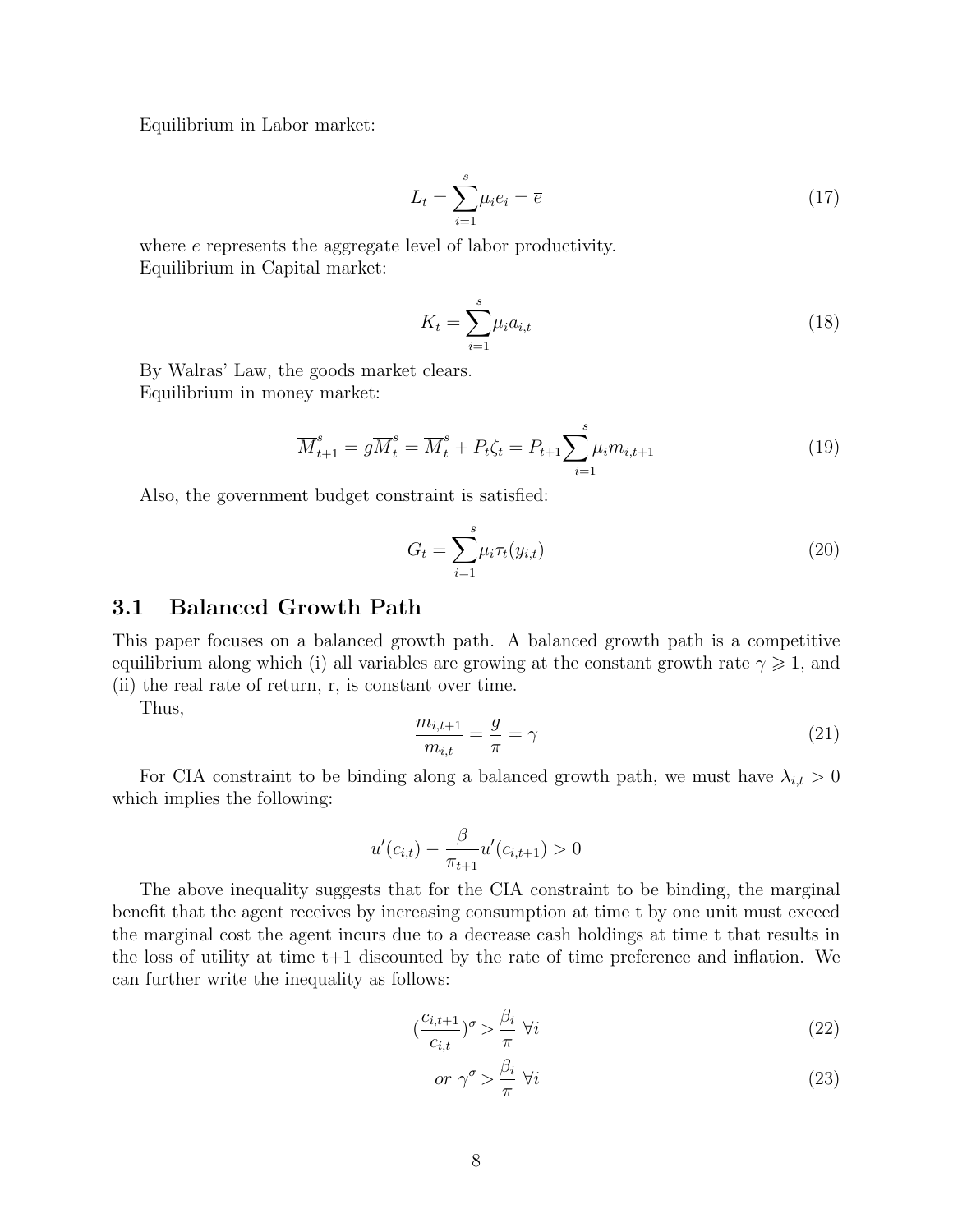For our exercise, we assume that this inequality is binding.

#### 4 Calibration

We now assess our model to see the redistributional effects of inflation in the United States. There are three parts to our quantitative exercise that are explained in the following subsections. We construct a benchmark balanced-growth equilibrium to match some of key features of the U.S. economy. In our analysis, the model period is assumed to be one year.

All benchmark parameter values are summarized in Table 1. The benchmark balanced growth equilibrium is constructed to match the following features of the U.S. economy: the capital-output ratio, capital's share of income, average annual growth rate of per-capita GDP, average annual inflation rate, the progressive tax structure and the income and wealth distributions in the United States. More specifically, the labor productivities and the subjective discount factors are calibrated to match the U.S. wealth and income distributions in 2007, using data from the Survey of Consumer Finance as reported in Díaz-Giménez et al.  $(2011).$ 

| Parameter    | Description                                     | Value  |
|--------------|-------------------------------------------------|--------|
| $\sigma$     | Inverse of IES                                  |        |
|              | Common growth factor                            | 1.018  |
| $\alpha$     | Share of capital income in total output         | 0.36   |
| $\delta$     | Depreciation rate                               | 0.08   |
| $\pi-1$      | Average annual Inflation Rate (1950-07)         | 0.038  |
| $r^*$        | Equilibrium interest rate                       | 0.04   |
| V            | Fraction of investment subject to CIA           | 0.01   |
| $\beta_{10}$ | Subjective discount factor                      | 0.9948 |
| $1+\phi$     | Ratio of marginal to average tax rate (1960-05) | 1.738  |
| $\eta$       | Scalar in income tax schedule                   | 0.0197 |

Table 1: Benchmark parameters

In our benchmark case, the parameter  $\sigma$  that measures the inverse of the intertemporal elasticity of substitution (IES) in the utility function is set to one. The average annual growth rate of per capita variables  $(\gamma - 1)$  is 1.8%, which is the annual growth rate of real per-capita GDP in the United States over the period 1950-2007. The share of capital income in total output ( $\alpha$ ) is 1/3. The depreciation rate is calibrated so that the capital-output ratio is 3.0. The average annual inflation rate  $(\pi - 1)$  is 3.8% which is calculated using the Consumer Price Index (CPI) over the period 1950-2007 . Dotsey and Sarte (2000) mention that for the US and most OECD economies, the fraction of investment subject to the Cashin-advance constraint  $(\psi)$  is probably close to zero because of high financial sophistication. In our benchmark case, we assume a very small value of  $(\psi)=0.1$ . Empirical findings show that a higher  $\psi$  is empirically plausible supported by a significant increase in consumer credit in the last two decades, Ludvigson (1999). Also,the average cash-to-assets ratio for U.S. industrial firms more than doubled from 1980 to 2006 that could help firms to pay off their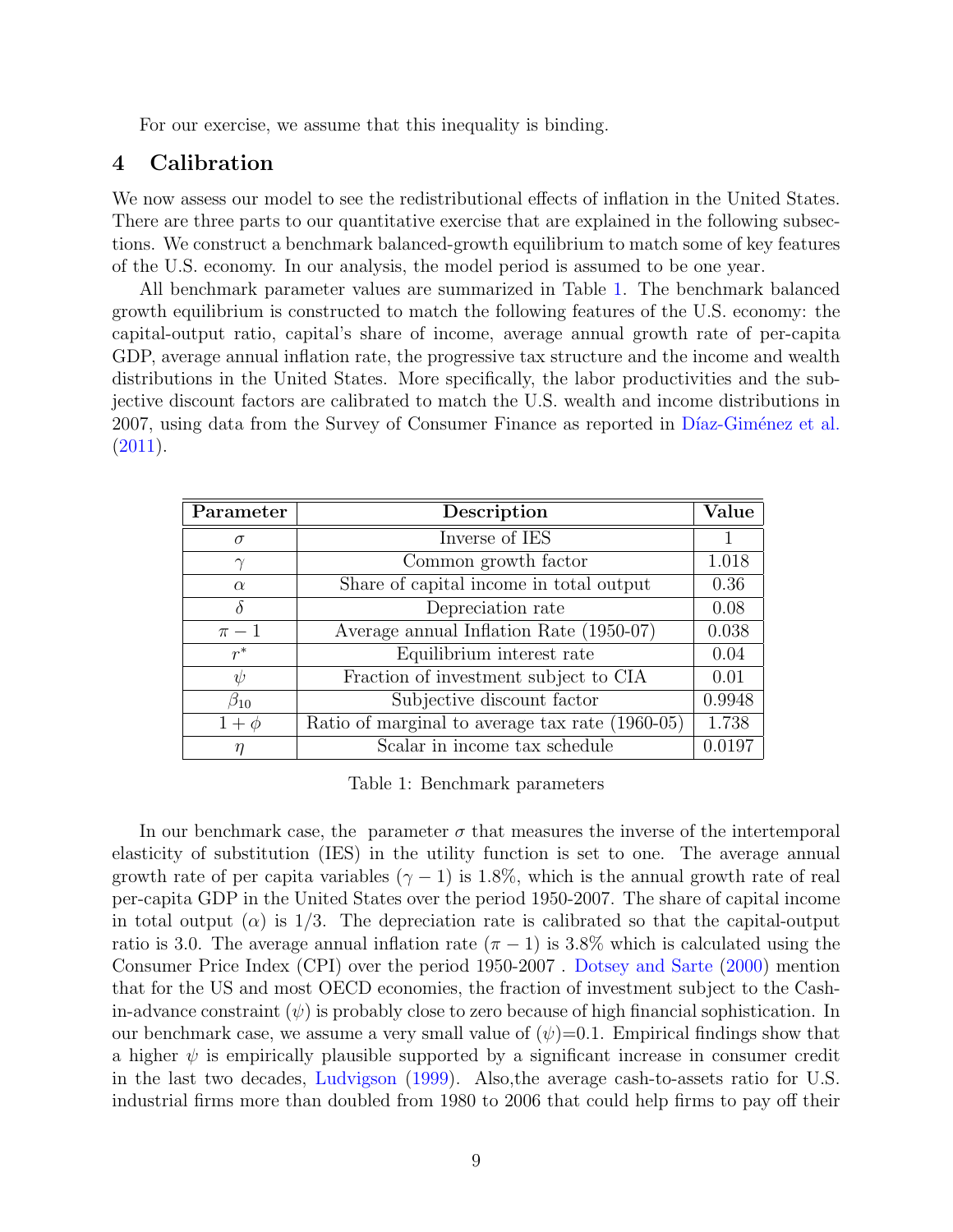debt entirely in cash, Bates et al. (2009). Later, we do a sensitivity analysis by considering higher values of  $\psi$  corresponding to lower degrees of financial sophistication.

Based on the data reported in Table 5 of Díaz-Giménez et al. (2011), we first divide the U.S. income distribution into ten groups (namely, 1-5%, 5-10%, 10-20%, 20-40%, 40-60%, 60-80%, 80-90%, 90-95%, 95-99%) implying s=10. The bottom  $1\%$  of the distribution is discarded because the average income for this group turns out to be negative. The subjective discount factors are chosen so as to match the share of total income held by each group as done in the literature, see Suen (2014), Krusell and Smith (1998), Huggett (1993) and Aiyagari  $(1994)$ <sup>5</sup> In other words, the subjective discount factors are chosen so as to match the Lorenz curve for income in the 2007 Survey of Consumer Finances (SCF) sample in Díaz-Giménez et al. (2011). After the subjective discount factors are determined, we then choose the labor productivities to match the share of total wealth owned by the ten income groups. The data are again taken from Table 5 of Díaz-Giménez et al.  $(2011)$ . This procedure is further discussed in the Appendix A.

The ratio of marginal to average tax rates  $(1 + \phi)$  are computed between the period 1950-2005.<sup>6</sup> The average of the degree of progressivity  $(1 + \phi = 1.738)$  for the specified time period is used in our exercise. The scalar in income tax schedules  $\eta$  are calibrated to match the average tax rate (ATR) of 13.8% for the same time period.

#### 5 Findings

This section reports findings regarding the redistributional effects of inflation on consumption, disposable income and cash holdings among the ten income groups as well as overall inequality. In order to do this, we consider a number of counterfactual experiments in which the long-run inflation rate is changed.

#### 5.1 Benchmark results

Table 2 summarizes the Gini coefficients for income, wealth, cash-holdings and consumption as suggested by our benchmark model vs. the data.<sup>7</sup> The data is taken from  $\overline{\text{Díaz-Giménez}}$ et al. (2011) and Wen (2015). We find that the calibrated version of our model is able to generate patterns of income inequality that are very similar to those observed in the United States, as given by the Gini coefficient. For the wealth distribution, the model predicts a more equal distribution as compared to that observed in the data. Since, we have ignored the analysis for the bottom 1% of the population in our study due to their average income being negative, our prediction of a more equal distribution for both income and wealth may be a direct result of having incomes as strictly positive.<sup>8</sup> Table 3 reports the share of wealth held as money for the ten income brackets. We find that as income increases, households tend to hold less money as a fraction of their total wealth. The bottom 5% holds 14% of their total wealth as money as compared to the top 1%, who hold only  $6\%$ <sup>9</sup>. This finding is

<sup>5</sup>This involves solving a set of nonlinear equations for the subjective discount factors. The technical details can be found in the appendix.

<sup>6</sup>Feenberg and Coutts (1993) and Taxsim are the sources used for computing the degree of progressivity. <sup>7</sup>These results correspond to the long-run inflation rate of 3.8% for the United States.

<sup>&</sup>lt;sup>8</sup>In the actual data, the average earnings of the bottom 1% of the distribution are negative

<sup>9</sup>Note, however that if we consider aggregate money holdings for each income bracket, they are obviously much lower for the bottom 5% and much higher for the top 1%, see Table 7.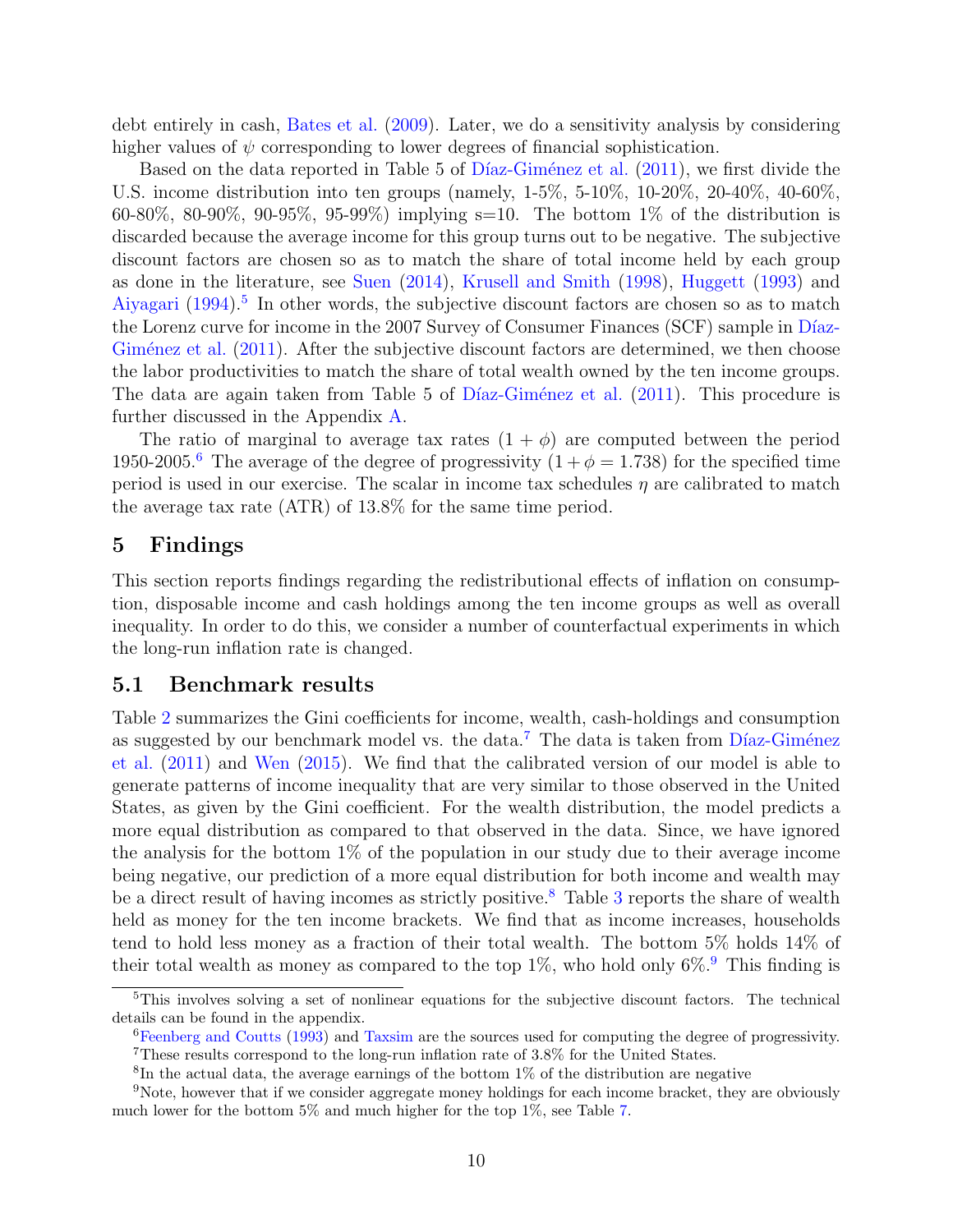also supported by the Flow of Funds data for the household sector that contain a detailed breakdown for the assets and liability positions for the households.

Following Stockman (1981), we can recall that since money has a negative rate of return during inflation, agents have a higher opportunity cost of holding money. This reduces the willingness to hold money. On the aggregate level the transmission mechanism is the following. The central bank carries out equal lump-sum monetary transfers to households that raise inflation. The resulting increase in the cost of holding money reduces money holdings by households. Given the cash-in-advance constraint, the decrease in money holdings leads to lower consumption and lower investment. We find that the cost of a 5% increase in inflation is approximately 2.5% consumption. Tables 4, 6 and 7 provide evidence.

Our main redistributional results are analyzed in the following subsection. We perform five counterfactual experiments in which we change the long-run inflation rate from 3.8% to 1.8%, 2.8%, 4.8%, 5.8% and 8.8%. We then report the redistributional effects for disposable income, consumption and money and analyze our sensitivity experiments.

#### 5.2 Redistributional Effects

We find that disposable income inequality, consumption inequality and inequality in cashholdings decreases as inflation rises. Tables 4, 6 and 7 provide evidence. Since all income groups receive equal money transfers, which cause inflation we find that for all income groups, transfers raise real money holdings while inflation reduces them. Thus, on balance, the rich end up with decreased money holdings. Given the cash-in-advance constraint, the rich reduce consumption while the poor raise them. On the disaggregate level, there are distributional effects. The main finding is that inflation reduces inequality in consumption, disposable income, and cash holdings. Particularly, the bottom 60% of the income distribution gains during inflationary periods, whereas the top 40% loses. The rich hold more cash than the poor and so inflation is more likely to hurt the rich than the poor in terms of cash holdings. This is evident in Table 7. The bottom 5% hold 0.15 worth of real money balances and the top 1% hold 13.43. Since, inflation is a direct result the lump-sum money creation that is distributed evenly among households, the bottom 60% gains and top 40% loses in terms of cash holdings as inflation rises. This results in making the distribution of cash holdings more even, as reflected in the lower Gini coefficient with higher inflation.

Consumption inequality reduces as inflation increases however, we find that overall consumption falls. Since inflation rate of 3.8% is our benchmark for inflation, we look at both deflationary and inflationary episodes. Since, consumption is financed by money holdings only in a cash-in-advance framework, we find that once again the bottom 60% gain and top 40% lose with inflation. With reference to Tables 5 and 8, we can discuss who wins and loses from these episodes of an increase in the long-run inflation rate. Even though the top 40% of the distribution loses, their consumption patterns do not change as much because of their large wealth holdings. We find a similar result for the net disposable income. The Lorenz curves for disposable income are depicted in Figure 1. Lorenz curves for consumption, money holdings and wealth follow the same pattern. Our results are similar to Doepke and Schneider (2006) who find that the losers in the economy are the old and rich households at the top of the distribution. The winners are the young middle class that have substantial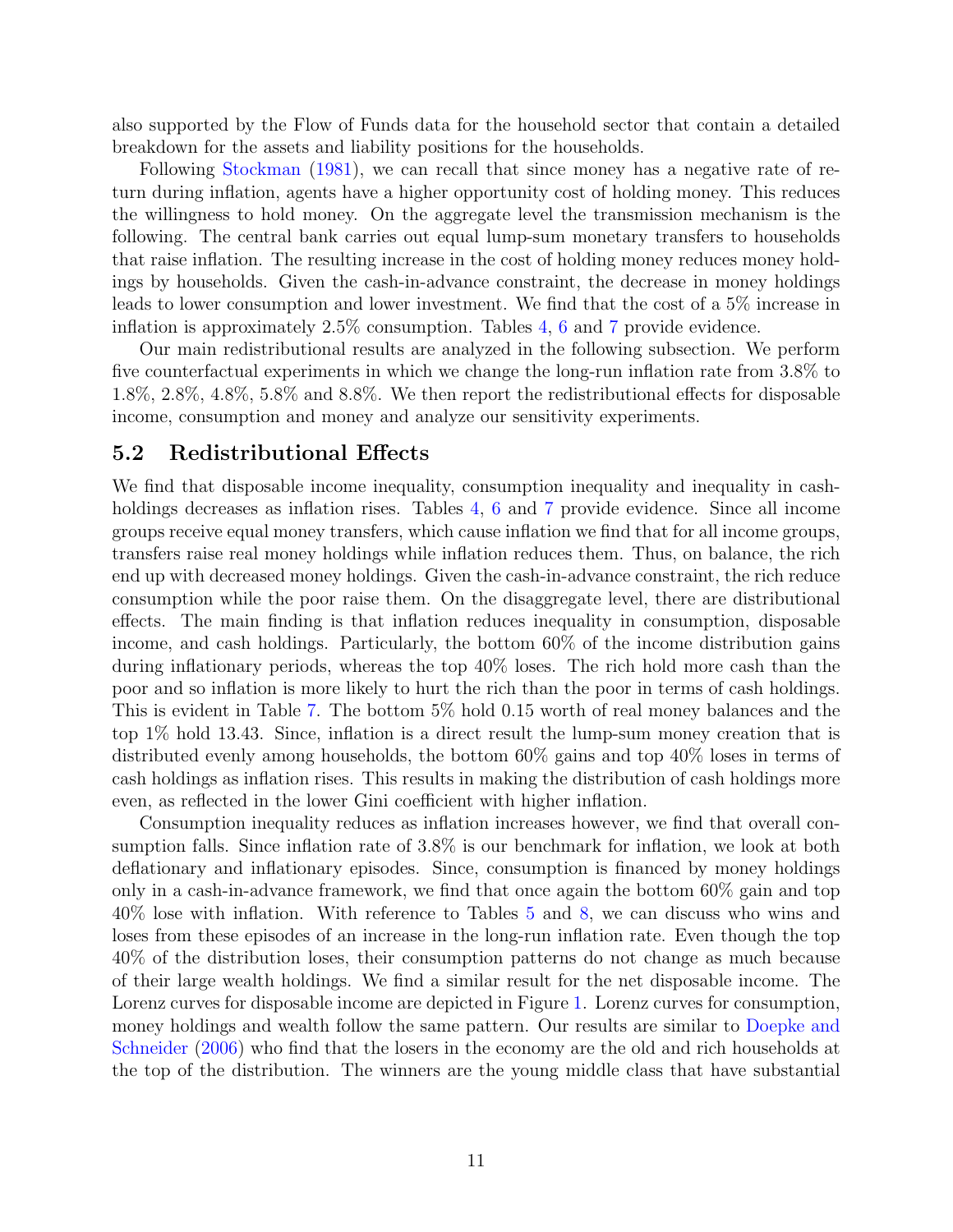fixed-rate mortgage positions and the poor who have a sizeable amount of  $debt^{10}$ .

### 5.3 Further experiments

Money is typically the only financial asset available in the framework described above. However, the impact of inflation on social welfare could depend on whether agents are able to evade the inflation tax. Two such experiments are described below.

If the central bank issued nonuniform transfers to the ten income groups, with the bottom 60% of the population receiving significantly less than the previous case of uniform transfers, we find that there are distributional effects but the bottom 60% of the population loses whereas the top 40% gains. As another experiment, we looked at the consequences of having only a part of consumption subject to the CIA constraint, with lower income households being more dependent on cash transactions than their rich counterparts. This again generated similar results to the nonuniform transfer exercise. However, these experiments were carried out in an adhoc manner, since it is difficult to generate nonuniform transfers in equilibrium and to also justify in a data driven manner, how much of the consumption for different income groups might be subject to the CIA constraint.

#### 5.4 Robustness Checks

The third part of our quantitative exercise is to assess whether our results are sensitive to changes in three factors: the inverse of intertermporal elasticity of substitution,  $\sigma$ ; the fraction of investment subject to the cash-in-advance constraint,  $\psi$ ; and hyperinflationary episodes. The results are depicted in Tables 9, 10 and 11. We consider  $\sigma = 1$  as our benchmark case and for our sensitivity analysis, we change  $\sigma$  to 0.5 and 1.5. Let's consider an increase in the value of  $\sigma$  that would lower the intertemporal elasticity of substitution. Ceteris paribus, each consumer would want to have less savings. The reduction in savings would be larger for the rich relative to the poor. Also, as aggregate savings decrease the real rate of interest would adjust in order to keep the capital to output ratio constant. This would encourage the rich to increase asset holdings. We find that overall, with an increase in inflation, these two effects cancel out. However, we do observe the distribution becoming more equal with inflation in which case the first effect outweighs the latter.

We consider  $\psi = 0.01$  as our benchmark case and for our sensitivity analysis, we change  $\psi$  to 0.1, 0.2 and 0.3. These values do not affect our results. Consumption inequality still falls with inflation even if the degree of financial sophistication in the economy is lower. This should be the case as our model does not assume any access to sophisticated credit or financial markets. We consider inflation rates that are 10%, 20%, 30%, 40%, and 50% above the benchmark inflation rate of 3.8% Our results are robust to changes in the inverse of intertemporal elasticity of substitution  $(\sigma)$ , the fraction of investment subject to the CIA constraint  $(\psi)$  and the hyperinflationary episodes. We also check the case when transfers are zero and find that the Gini coefficient for disposable income change by less than 0.1% when inflation rises by 5%. Thus, in our model, the redistributional effects are driven by the lump-sum transfers each period that result in inflation.

 $10$ They also report similar results for having surprise inflation. In order to compare our results with Doepke and Schneider (2006), we only focus on the experiments when inflation is fully anticipated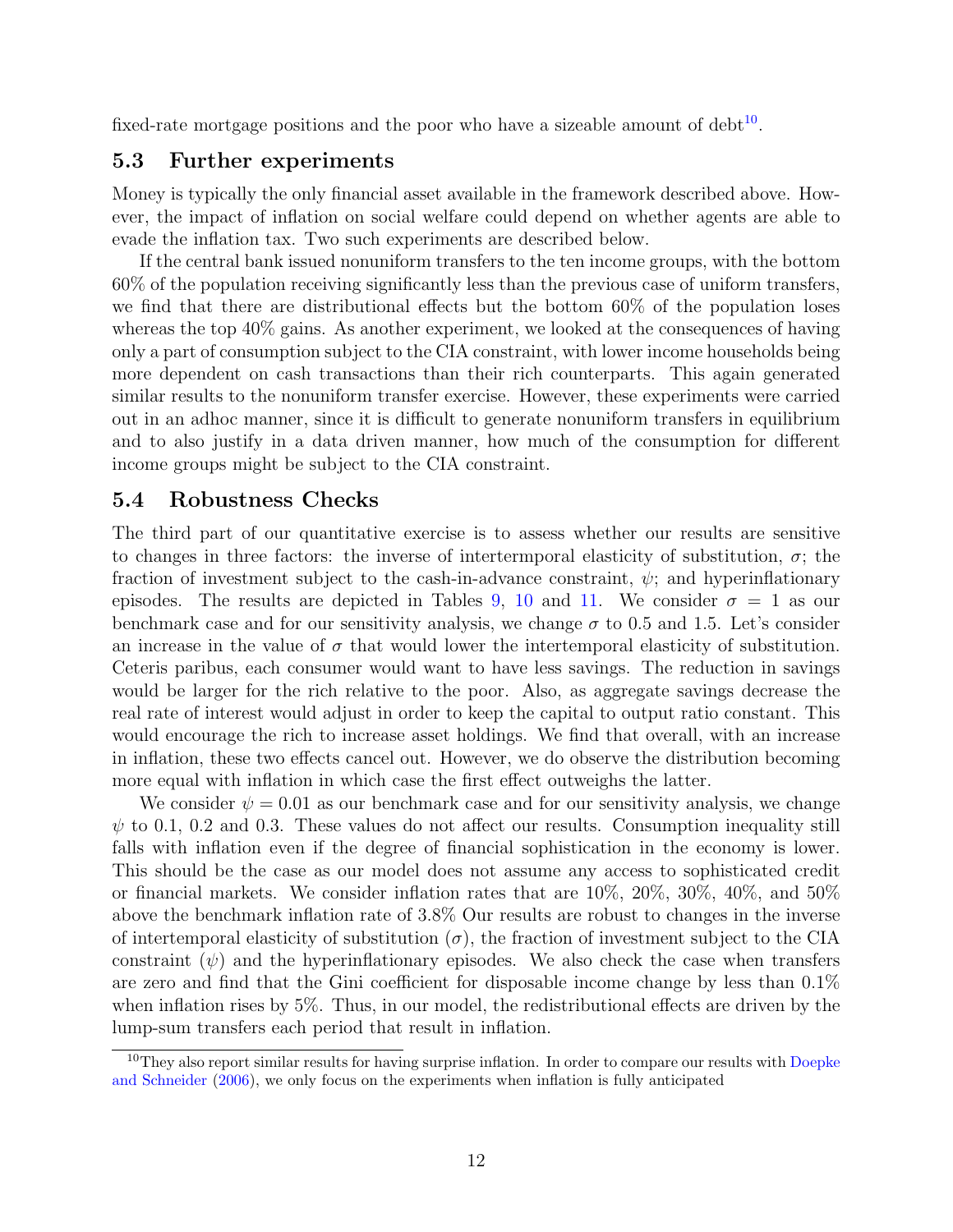#### 6 Conclusion

This paper contributes to the scant literature on the redistributional effects of inflation in the U.S. economy. The model presented in this paper is an extension of the standard cashin-advance model by Stockman (1981). Our model allows for heterogeneity in the rate of time preference and labor productivities. We use this heterogeneity to match the income and wealth distributions in the U.S. among different income groups. In our model, the cashin-advance constraint on consumption and investment is introduced. We find that when the central bank carries out uniform lump-sum monetary transfers that raise inflation, a 5% rise in inflation costs 2.5% consumption. Redistributional effects are analyzed as well. Inflation acts as a progressive tax when the central bank carries out uniform transfers to all income groups whereas inflation acts as a regressive tax when the transfers are nonuniform or a part of consumption is subject to the CIA constraint.

We also acknowledge that contrasting our model with other studies, the results presented in this paper depend on the financial structure of the economy. First, in a model with heterogeneity in discount factors, the experiment of changing inflation is tricky. Suppose for a minute that all agents had high discount factors. Then the optimal long-run inflation rate in such an economy is likely to be higher than that in an economy where all agents have low discount factors. In a world with heterogeneous discount factors, our experiment might be moving some agents toward their most preferred (or optimal) rate and other agents away from their most preferred rate. So some would gain from the change in inflation independent of the redistributive effect. If all of the agents are being moved away from their most preferred rate then the benchmark rate may change. Second, how much consumption is subject to the CIA constraint is difficult to calibrate since the Survey of Consumer Finances (SCF) does not report it for different income groups.

Nonetheless, this study while consistent with the aggregate effects of inflation reported in the literature provides an insight to the distributional effects of inflation. In the future, it will be interesting to see how fiscal policy can play a significant role in shaping the aggregate, resdistributional and macroeconomic effects of an inflation episode.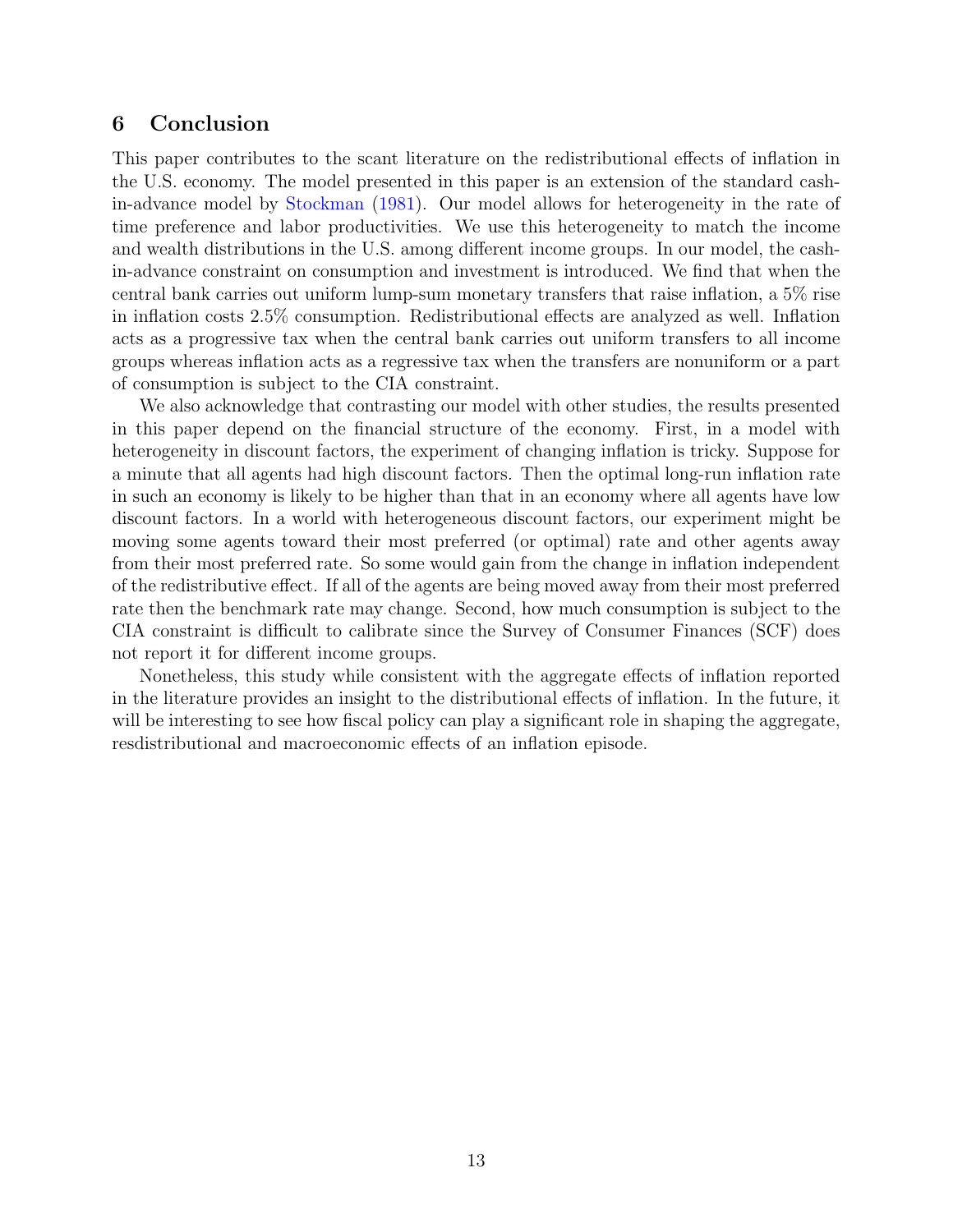# A Appendix

## A.1 Results

| Gini Coefficients |       |       |  |  |
|-------------------|-------|-------|--|--|
|                   | Model | Data  |  |  |
| Income            | 0.56  | 0.575 |  |  |
| Wealth            | 0.67  | 0.816 |  |  |
| Cash-Holdings     | 0.467 |       |  |  |
| Consumption       | 0.465 | 0.28  |  |  |

Table 2: Benchmark Results for Inequality in the US, Model vs. Data; Data Sources: Díaz-Giménez et al.  $(2011)$  and Wen  $(2015)$ 

|                | Model  |
|----------------|--------|
| Bottom $1-5\%$ | 0.1481 |
| $5 - 10\%$     | 0.3229 |
| 10-20%         | 0.2369 |
| 20-40%         | 0.2639 |
| 40-60%         | 0.2735 |
| $60 - 80\%$    | 0.2347 |
| 80-90%         | 0.2212 |
| 90-95%         | 0.1452 |
| 95-99%         | 0.0922 |
| Top 99-100%    | 0.0632 |

Table 3: Share of wealth held as money as generated my the calibrated model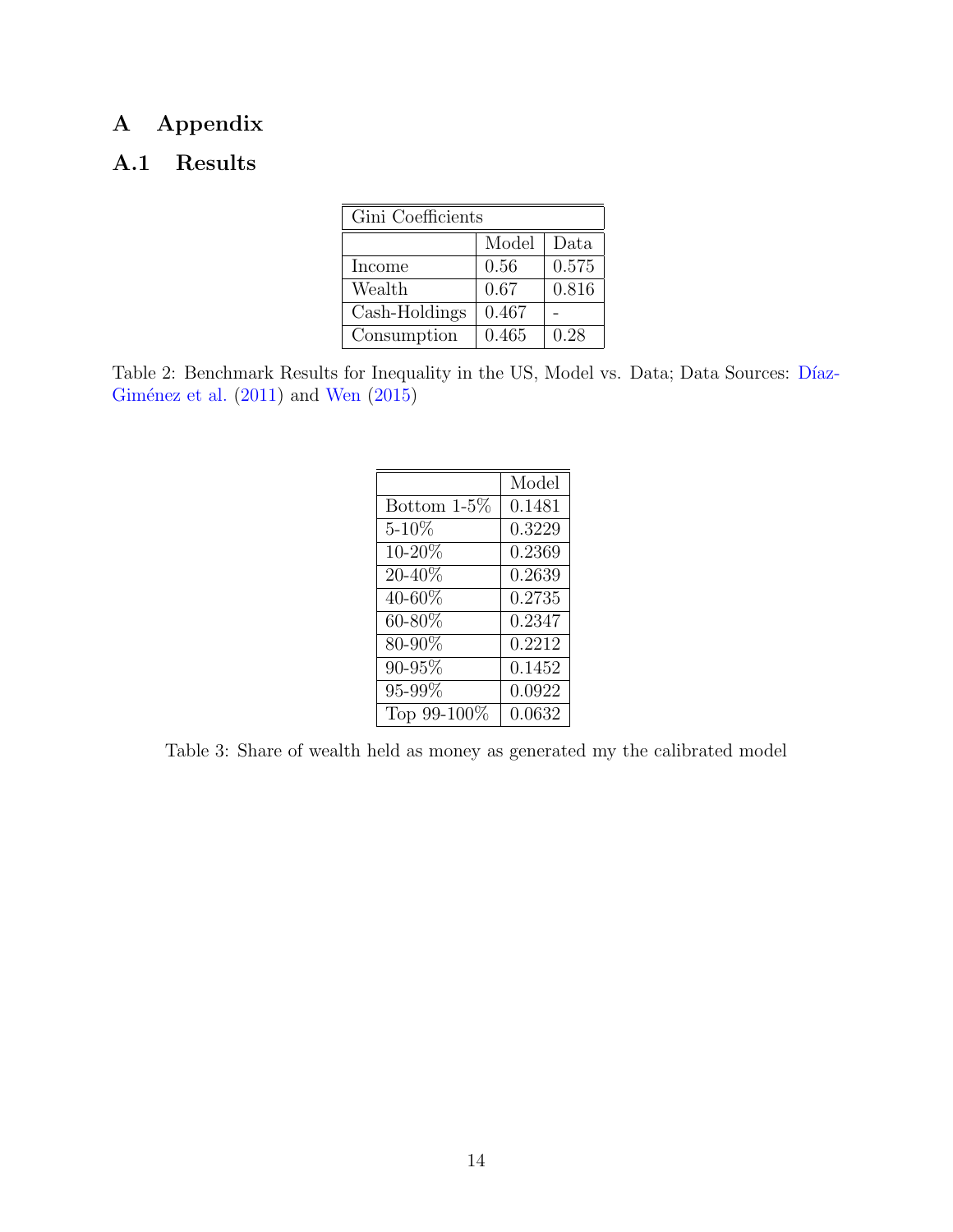| Income groups/Inflation | $1.8\%$ | $2.8\%$ | $3.8\%$ | $4.8\%$ | $5.8\%$ | $8.8\%$ |
|-------------------------|---------|---------|---------|---------|---------|---------|
| Bottom $1-5\%$          | 0.136   | 0.146   | 0.155   | 0.165   | 0.174   | 0.201   |
| $5 - 10\%$              | 0.199   | 0.208   | 0.217   | 0.226   | 0.234   | 0.259   |
| $10 - 20\%$             | 0.279   | 0.287   | 0.296   | 0.304   | 0.312   | 0.334   |
| $20 - 40\%$             | 0.463   | 0.469   | 0.475   | 0.482   | 0.488   | 0.506   |
| 40-60%                  | 0.743   | 0.747   | 0.751   | 0.754   | 0.758   | 0.768   |
| $60 - 80\%$             | 1.161   | 1.160   | 1.160   | 1.159   | 1.159   | 1.158   |
| 80-90%                  | 1.712   | 1.706   | 1.700   | 1.694   | 1.688   | 1.673   |
| 90-95%                  | 2.351   | 2.339   | 2.326   | 2.314   | 2.303   | 2.270   |
| 95-99%                  | 4.105   | 4.075   | 4.045   | 4.016   | 3.988   | 3.907   |
| Top $99-100\%$          | 13.396  | 13.272  | 13.151  | 13.032  | 12.916  | 12.508  |
| Aggregate               | 24.484  | 24.413  | 24.280  | 24.150  | 24.023  | 23.661  |
| $Gini_C$                | 0.474   | 0.469   | 0.465   | 0.460   | 0.455   | 0.443   |

Table 4: Aggregate and distributional effects for consumption when counterfactual experiments of changing the benchmark long-run inflation rate of 3.8% are considered

| $Gain/loss$ in consumption |               |               |               |               |               |  |
|----------------------------|---------------|---------------|---------------|---------------|---------------|--|
| Income groups              | $\pi = 1.018$ | $\pi = 1.028$ | $\pi = 1.048$ | $\pi = 1.058$ | $\pi = 1.088$ |  |
| Bottom $1-5\%$             | $-12.38$      | $-6.09$       | 6.03          | 11.93         | 29.07         |  |
| $5 - 10\%$                 | $-8.33$       | $-4.14$       | 4.05          | 8.01          | 19.56         |  |
| 10-20%                     | $-5.57$       | $-2.76$       | 2.7           | 5.36          | 13.1          |  |
| 20-40%                     | $-2.69$       | $-1.32$       | 1.32          | 2.6           | 6.38          |  |
| 40-60%                     | $-0.97$       | $-0.47$       | 0.47          | 0.94          | 2.34          |  |
| 60-80%                     | 0.08          | 0.04          | $-0.04$       | $-0.07$       | $-0.13$       |  |
| 80-90%                     | 0.69          | 0.34          | $-0.33$       | $-0.67$       | $-1.57$       |  |
| 90-95%                     | 1.06          | 0.52          | $-0.51$       | $-1.01$       | $-2.42$       |  |
| $95 - 99\%$                | 1.47          | 0.73          | $-0.71$       | $-1.41$       | $-3.4$        |  |
| Top $99-100\%$             | 1.86          | 0.92          | $-0.9$        | $-1.78$       | $-4.88$       |  |

Table 5: Percentage change in consumption from benchmark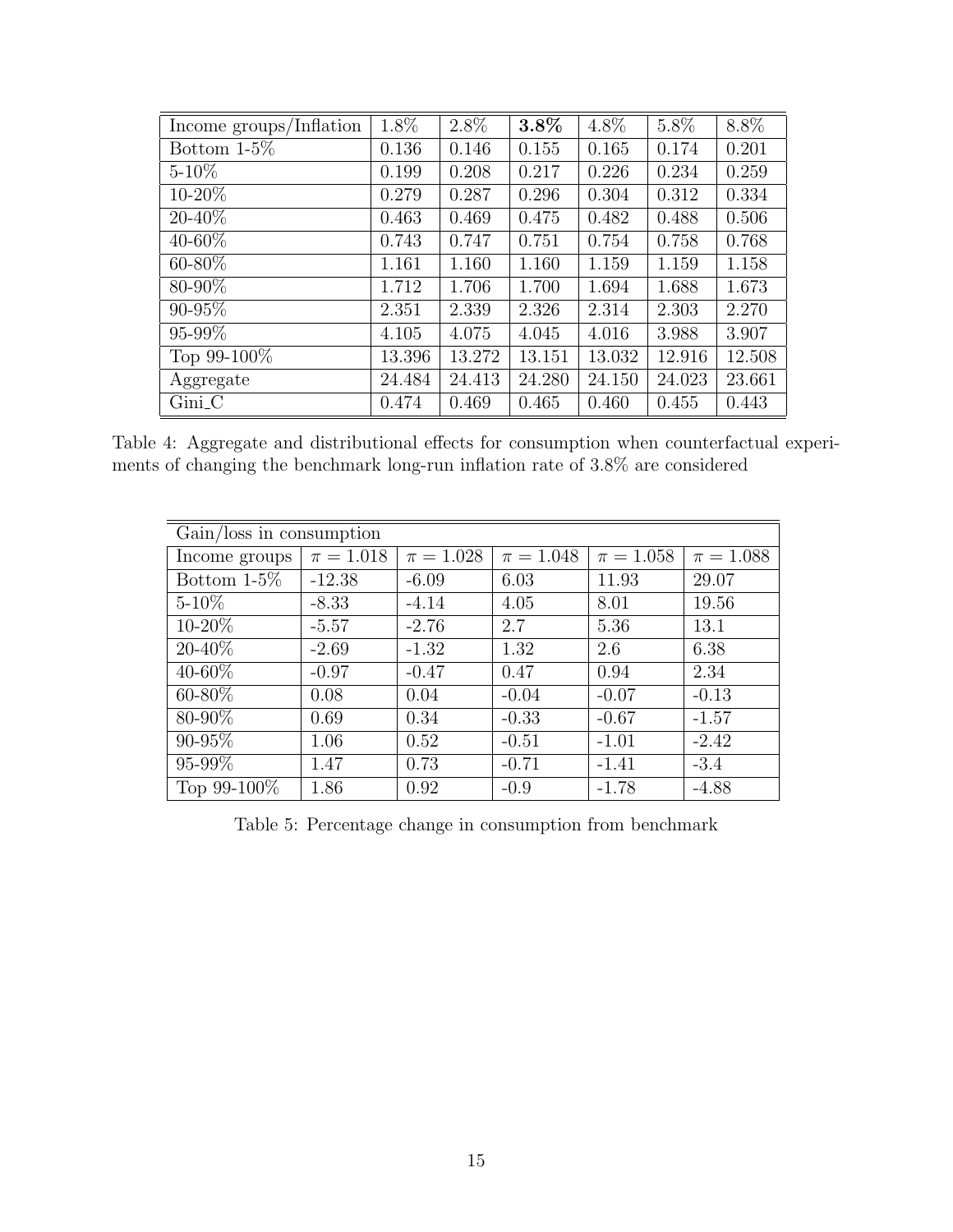| Income groups  | $\pi = 1.018$ | $\pi = 1.028$ | $\pi=1.038$<br>Benchmark | $\pi = 1.048$ | $\pi = 1.058$ | $\pi = 1.088$ |
|----------------|---------------|---------------|--------------------------|---------------|---------------|---------------|
| Bottom $1-5\%$ | 0.155         | 0.168         | 0.179                    | 0.191         | 0.202         | 0.236         |
| $5 - 10\%$     | 0.213         | 0.225         | 0.237                    | 0.248         | 0.26          | 0.294         |
| $10 - 20\%$    | 0.304         | 0.317         | 0.328                    | 0.340         | 0.351         | 0.385         |
| $20 - 40\%$    | 0.498         | 0.513         | 0.524                    | 0.535         | 0.547         | 0.581         |
| $40 - 60\%$    | 0.798         | 0.814         | 0.825                    | 0.837         | 0.848         | 0.882         |
| $60 - 80\%$    | 1.257         | 1.275         | 1.286                    | 1.298         | 1.309         | 1.343         |
| 80-90%         | 1.859         | 1.880         | 1.892                    | 1.903         | 1.915         | 1.949         |
| $90 - 95\%$    | 2.639         | 2.664         | 2.676                    | 2.687         | 2.698         | 2.732         |
| $95 - 99\%$    | 4.842         | 4.877         | 4.890                    | 4.901         | 4.912         | 4.946         |
| Top 99-100\%   | 16.704        | 16.749        | 16.787                   | 16.798        | 16.808        | 16.841        |
| $Gini_DY$      | 0.491         | 0.486         | 0.482                    | 0.478         | 0.474         | 0.461         |

Table 6: Aggregate and distributional effects for disposable income when counterfactual experiments of changing the benchmark long-run inflation rate of 3.8% are considered

| Income groups  | $\pi = 1.018$ | $\pi = 1.028$ | $\pi=1.038$<br>Benchmark | $\pi = 1.048$ | $\pi = 1.058$ | $\pi = 1.088$ |
|----------------|---------------|---------------|--------------------------|---------------|---------------|---------------|
| Bottom $1-5\%$ | 0.137         | 0.147         | 0.157                    | 0.166         | 0.175         | 0.202         |
| $5 - 10\%$     | 0.198         | 0.209         | 0.218                    | 0.226         | 0.235         | 0.260         |
| $10 - 20\%$    | 0.279         | 0.289         | 0.297                    | 0.305         | 0.313         | 0.336         |
| $20 - 40\%$    | 0.462         | 0.471         | 0.478                    | 0.484         | 0.490         | 0.508         |
| $40 - 60\%$    | 0.742         | 0.750         | 0.754                    | 0.757         | 0.761         | 0.771         |
| $60 - 80\%$    | 1.161         | 1.665         | 1.166                    | 1.165         | 1.165         | 1.164         |
| 80-90%         | 1.712         | 1.7152        | 1.709                    | 1.703         | 1.698         | 1.682         |
| $90 - 95\%$    | 2.361         | 2.36          | 2.348                    | 2.336         | 2.324         | 2.290         |
| 95-99%         | 4.147         | 4.134         | 4.106                    | 4.077         | 4.049         | 3.967         |
| Top 99-100\%   | 13.653        | 13.536        | 13.439                   | 13.320        | 13.203        | 12.867        |
| $Gini_m$       | 0.476         | 0.471         | 0.467                    | 0.462         | 0.458         | 0.445         |

Table 7: Aggregate and distributional effects for money holdings when counterfactual experiments of changing the benchmark long-run inflation rate of 3.8% are considered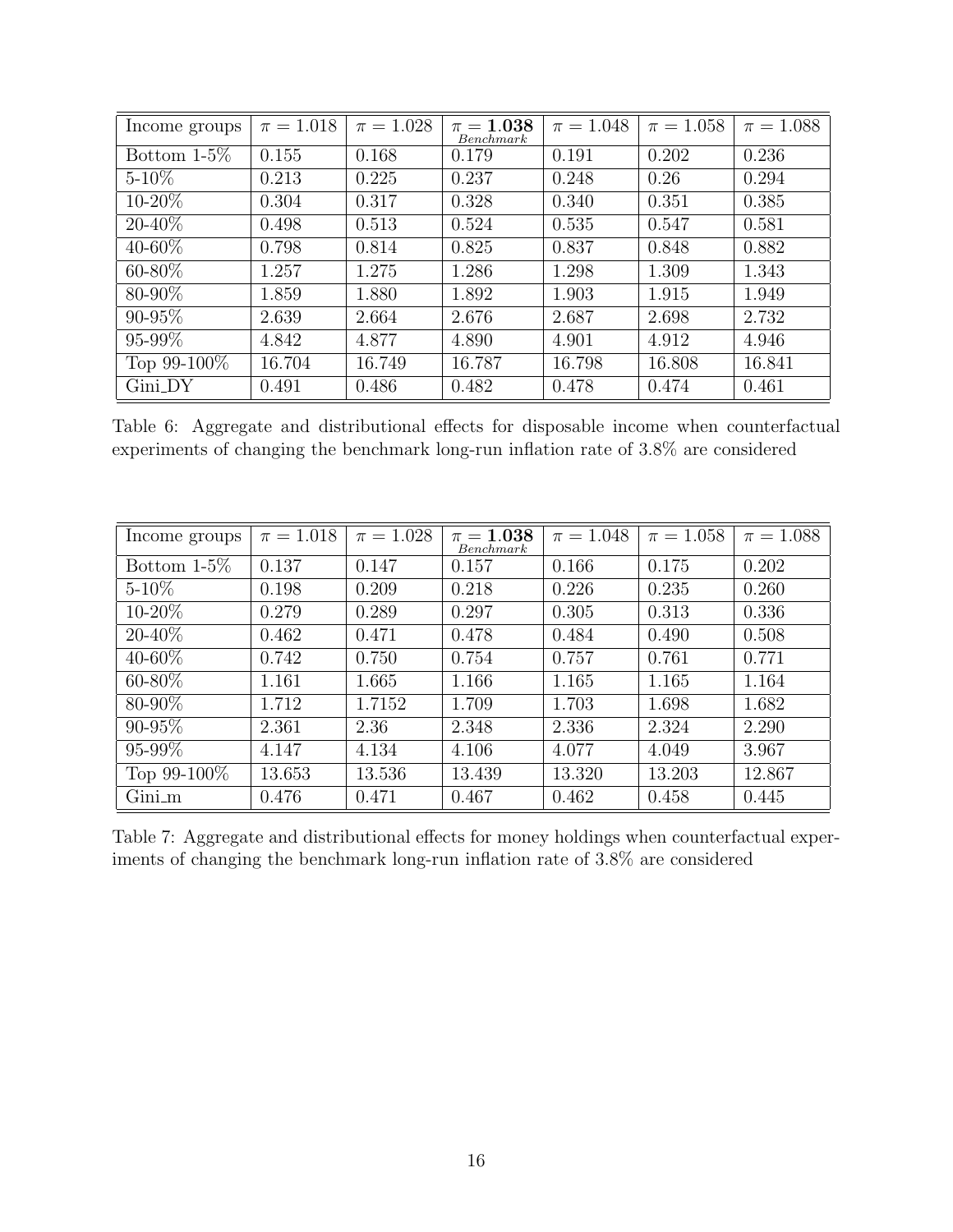| Income groups  | $\pi = 1.038$ | $\pi = 1.088$ |
|----------------|---------------|---------------|
| Bottom $1-5\%$ | 0.7848        | 0.8885        |
| $5 - 10\%$     | 0.9383        | 1.0206        |
| 10-20%         | 1.0845        | 1.1503        |
| 20-40%         | 1.3717        | 1.4124        |
| 40-60%         | 1.7197        | 1.7377        |
| 60-80%         | 2.1270        | 2.1240        |
| 80-90%         | 2.5686        | 2.5467        |
| 90-95%         | 2.9665        | 2.9294        |
| 95-99%         | 3.8295        | 3.7630        |
| Top 99-100%    | 6.7055        | 6.5562        |
| Total welfare  | 24.0961       | 24.1288       |

Table 8: Welfare analysis

# A.2 Sensitivity Analysis

| $Gain/loss$ in consumption (% change from benchmark) |                                                  |          |          |                   |          |  |  |
|------------------------------------------------------|--------------------------------------------------|----------|----------|-------------------|----------|--|--|
|                                                      | Net Inflation Rate $(\pi - 1)$ (Above benchmark) |          |          |                   |          |  |  |
| Income Groups                                        | $10\%$                                           | $20\%$   | $30\%$   | $\overline{40\%}$ | 50%      |  |  |
| Bottom $1-5\%$                                       | 56.22                                            | 102.82   | 142.16   | 176.76            | 207.06   |  |  |
| $5 - 10\%$                                           | 37.98                                            | 69.24    | 95.71    | 119.01            | 139.45   |  |  |
| $10 - 20\%$                                          | 25.56                                            | 46.47    | 64.16    | 79.83             | 93.58    |  |  |
| $20 - 40\%$                                          | 12.71                                            | 22.86    | 31.44    | 39.17             | 45.98    |  |  |
| 40-60%                                               | 4.95                                             | 8.6      | 11.66    | 14.62             | 17.24    |  |  |
| $60 - 80\%$                                          | 0.18                                             | $-0.12$  | $-0.41$  | $-0.38$           | $-0.32$  |  |  |
| $80 - 90\%$                                          | $-2.57$                                          | $-5.19$  | $-7.45$  | $-9.12$           | $-10.56$ |  |  |
| 90-95%                                               | $-4.21$                                          | $-8.19$  | $-11.59$ | $-14.27$          | $-16.58$ |  |  |
| $95 - 99\%$                                          | $-6.12$                                          | $-11.66$ | $-16.38$ | $-20.24$          | $-23.56$ |  |  |
| Top 99-100\%                                         | $-7.91$                                          | $-14.89$ | $-20.9$  | $-25.87$          | $-30.14$ |  |  |
| Gini <sub>_C</sub>                                   | 0.4229                                           | 0.3878   | 0.3579   | 0.3323            | 0.31     |  |  |

Table 9: Sensitivity Analysis: Hyperinflation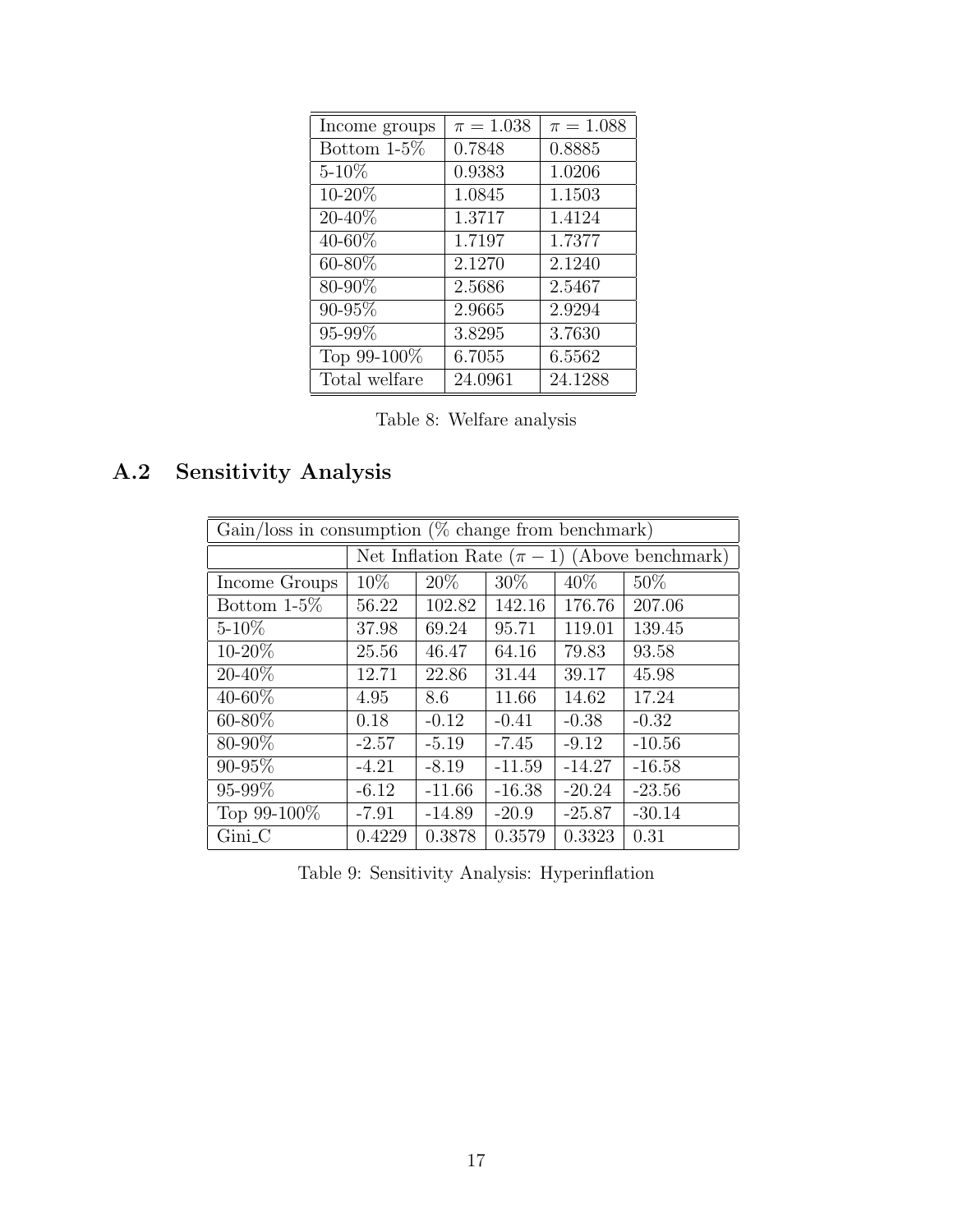| $\sigma = 1.5$ | $\pi = 1.018$ | $\pi = 1.028$ | $\pi = 1.038$<br>Benchmark | $\pi = 1.048$ | $\pi = 1.058$ | $\pi = 1.088$ |
|----------------|---------------|---------------|----------------------------|---------------|---------------|---------------|
| $Gini_C$       | 0.4751        | 0.4704        | 0.4658                     | 0.4612        | 0.4567        | 0.4437        |
| Gini_DY        | 0.4913        | 0.4868        | 0.4825                     | 0.4782        | 0.474         | 0.4617        |
| $Gini_Y$       | 0.5595        | 0.5595        | 0.5595                     | 0.5595        | 0.5595        | 0.5595        |
| $Gini_W$       | 0.6701        | 0.6701        | 0.6701                     | 0.6701        | 0.6701        | 0.6701        |
| $\sigma = 0.5$ | $\pi = 1.018$ | $\pi = 1.028$ | $\pi = 1.038$<br>Benchmark | $\pi = 1.048$ | $\pi = 1.058$ | $\pi = 1.088$ |
| $Gini_C$       | 0.4734        | 0.4687        | 0.464                      | 0.4595        | 0.455         | 0.4421        |
| Gini_DY        | 0.49          | 0.4871        | 0.4827                     | 0.4785        | 0.4743        | 0.4621        |
| $Gini_Y$       | 0.5595        | 0.5595        | 0.5595                     | 0.5595        | 0.5595        | 0.5595        |
| Gini_W         | 0.6701        | 0.6701        | 0.6701                     | 0.6701        | 0.6701        | 0.6701        |

Table 10: Sensitivity Analysis: changing the inverse of the intertemporal elasticity of substitution,  $\sigma$ 

| Income groups  | $\psi = 0.1$ | $\psi = 0.2$ | $\psi = 0.3$ |
|----------------|--------------|--------------|--------------|
| Bottom $1-5\%$ | 0.136        | 0.156        | 0.157        |
| $5 - 10\%$     | 0.199        | 0.217        | 0.218        |
| 10-20%         | 0.279        | 0.296        | 0.297        |
| 20-40%         | 0.463        | 0.476        | 0.477        |
| 40-60%         | 0.743        | 0.751        | 0.753        |
| 60-80%         | 1.161        | 1.16         | 1.162        |
| 80-90%         | 1.712        | 1.699        | 1.703        |
| 90-95%         | 2.351        | 2.325        | 2.330        |
| 95-99%         | 4.105        | 4.042        | 4.048        |
| Top 99-100%    | 13.396       | 13.141       | 13.136       |
| $Gini_C$       | 0.474        | 0.464        | 0.464        |

Table 11: Sensitivity Analysis with limited or ineffectual credit markets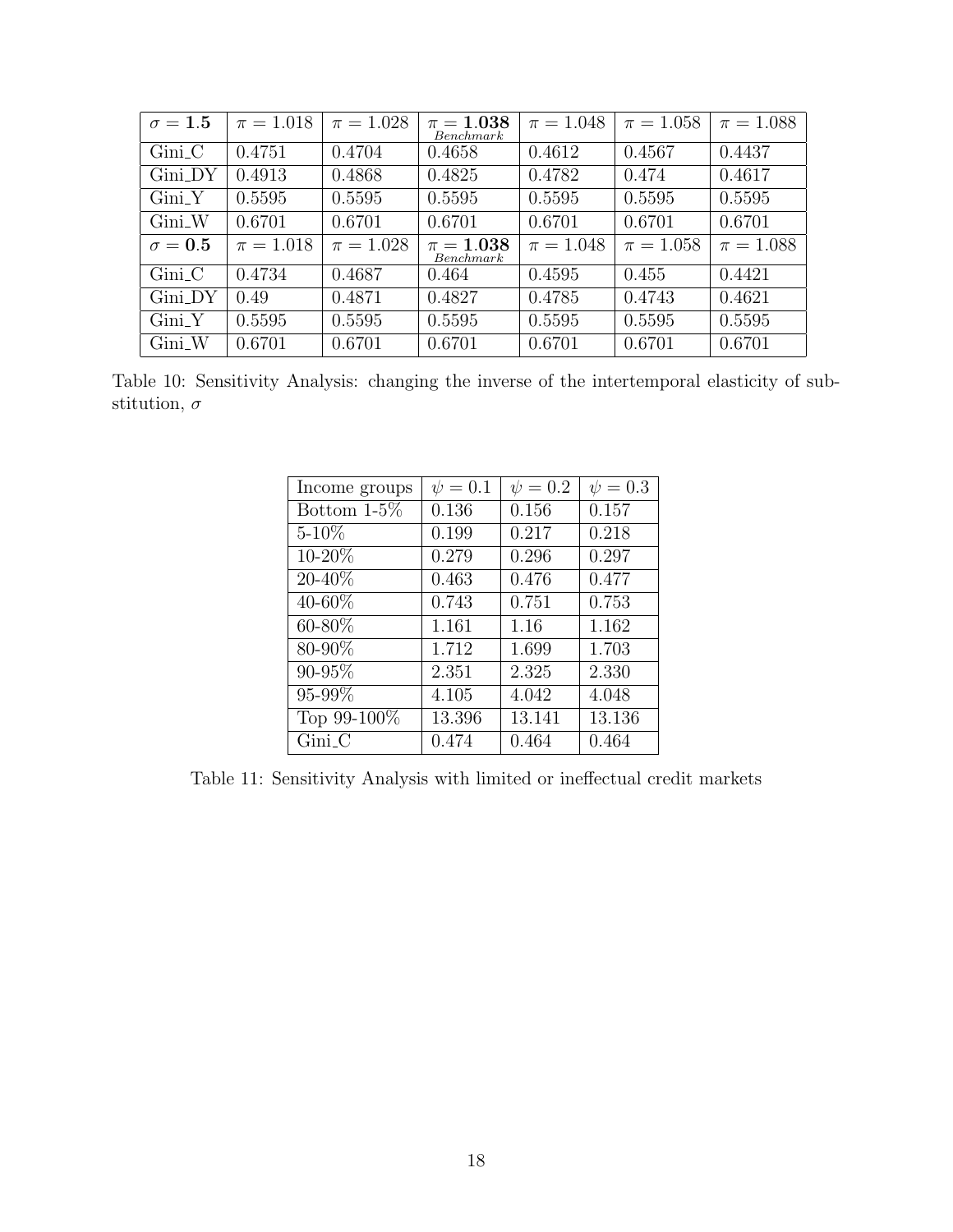## A.3 Figures





Figure 1: Lorenz Curves for Disposable Income, showing how in case of equal transfers to all agents in the economy generates a more equal distribution under higher counterfactual inflation rates.

# A.4 Kuhn-Tucker Conditions:

The agents problem can be re-written in real terms as: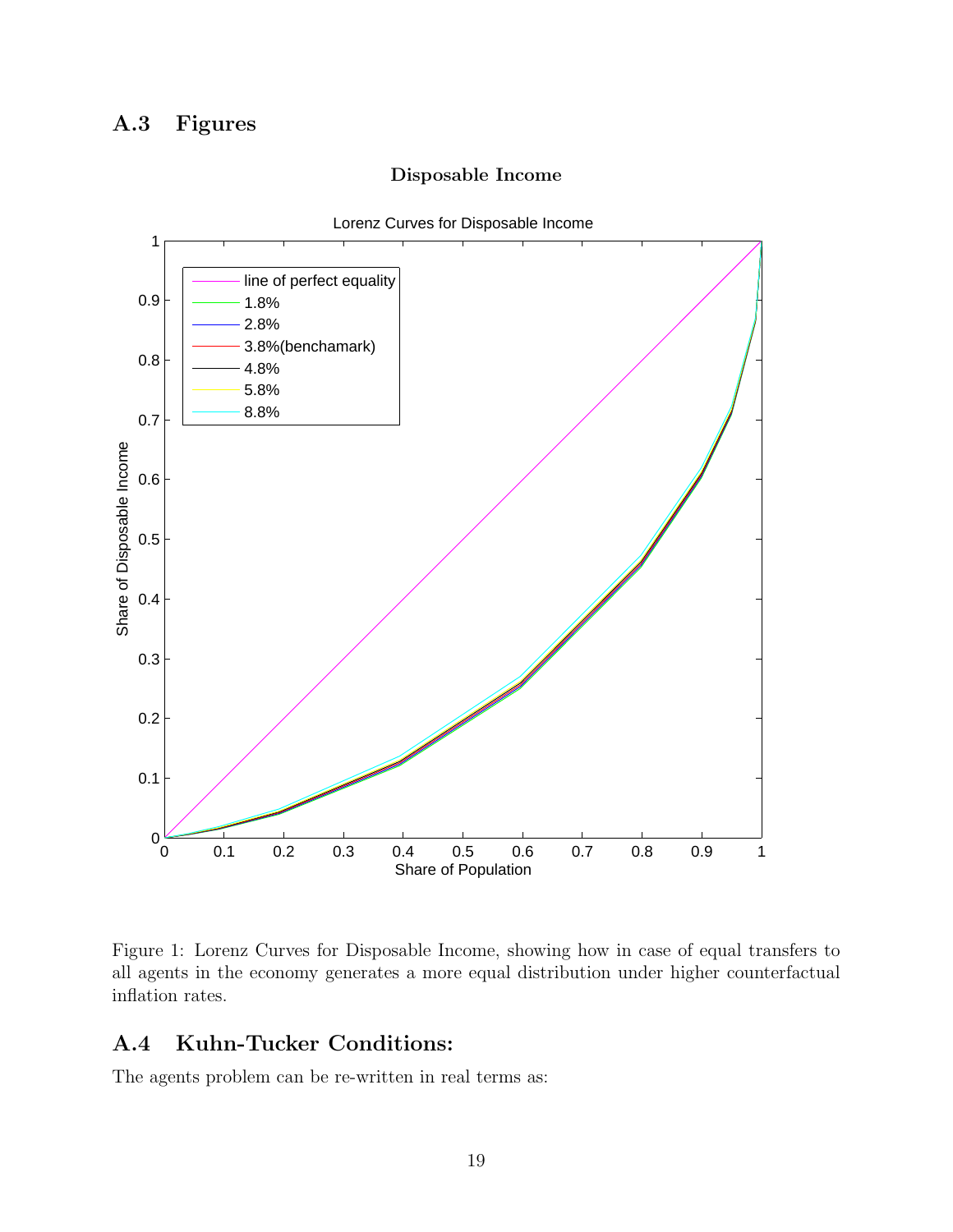$$
\max_{(c_{i,t}, a_{i,t+1}, m_{i,t+1})} \sum_{t=0}^{\infty} \beta_i^t u(c_{i,t}) \text{where} \beta_i \in (0, 1) \tag{24}
$$

s.t.

$$
c_{i,t} + \psi[a_{i,t+1} - a_{i,t}] \le m_{i,t} \text{where } \psi, \delta \in [0, 1] \tag{25}
$$

and

$$
c_{i,t} + a_{i,t+1} - a_{i,t} + \pi_{t+1} m_{i,t+1} = y_{i,t} - \tau_t(y_{i,t}) + m_{i,t} + \zeta_t
$$
\n(26)

For the derivation of the first order conditions consider the Lagrangian:

$$
L = \sum_{t=0}^{\infty} \beta_i^t [u(c_{i,t}) + \lambda_{i,t} \{m_{i,t} - c_{i,t} - \psi(a_{i,t+1} - a_{i,t})\} +
$$
  

$$
\theta_{i,t} \{y_{i,t} - \tau_t(y_{i,t}) + m_{i,t} + \zeta_t - c_{i,t} - a_{i,t+1} + a_{i,t} - \pi_{t+1} m_{i,t+1}\}]
$$

Assuming  $c_{i,t} > 0; \lambda_{i,t} \geq 0; \theta_{i,t} > 0; m_{i,t+1} \geq 0$  $c_{i,t}$  :

$$
u'(c_{i,t}) = \lambda_{i,t} + \theta_{i,t}
$$

 $m_{i,t+1}$ :

$$
\theta_{i,t}\pi_{t+1} - \beta_i(\lambda_{i,t+1} + \theta_{i,t+1}) = 0
$$
\n(27)

 $a_{i,t+1}$ :

$$
\psi \lambda_{i,t} + \theta_{i,t} - \beta_i [\psi \lambda_{i,t+1} + \theta_{i,t+1} \{ r_{t+1} (1 - \tau'(y_{i,t})) + 1 \}] \le 0
$$
  
and 
$$
a_{i,t+1} [\psi \lambda_{i,t} + \theta_{i,t} - \beta_i [\psi \lambda_{i,t+1} + \theta_{i,t+1} \{ r_{t+1} (1 - \tau'(y_{i,t})) + 1 \}] = 0
$$
 (28)

 $\lambda_{i,t}$  :

$$
m_{i,t} - c_{i,t} - \psi(a_{i,t+1} - a_{i,t}) \ge 0 \text{ and } \lambda_{i,t}[m_{i,t} - c_{i,t} - \psi(a_{i,t+1} - a_{i,t})] = 0 \tag{29}
$$

 $\theta_{i,t}$  :

$$
y_{i,t} - \tau_t(y_{i,t}) + m_{i,t} - c_{i,t} - a_{i,t+1} + a_{i,t} - \pi_{t+1}m_{i,t+1} + \zeta_t = 0 \tag{30}
$$

If money is held, we have:

$$
\theta_{i,t} = u'(c_{i,t}) - \lambda_{i,t} = \frac{\beta_i}{\pi_{t+1}} u'(c_{i,t+1})
$$
\n(31)

Combining the above equations we get the following, Euler equation: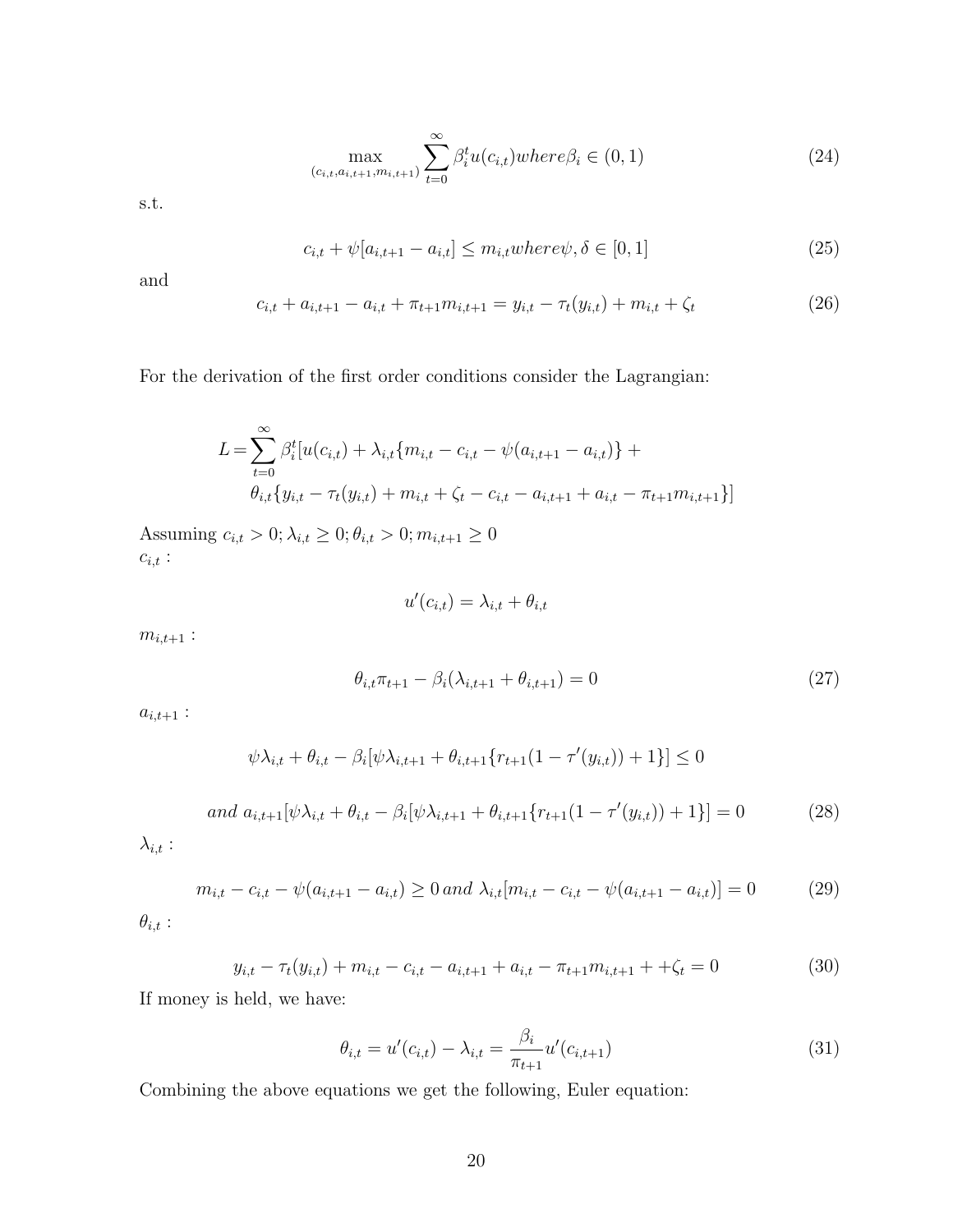$$
\psi u^{'}(c_{i,t}) = [\beta_i \psi - (1 - \psi) \frac{\beta_i}{\pi_{t+1}}] u^{'}(c_{i,t+1}) + \beta_i^2 \left\{ \frac{1}{\pi_{t+1}} (r_{t+1} - \tau'_t(y_{i,t+1}) r_{t+1} + 1) - \frac{\psi}{\pi_{t+2}} \right\} u^{'}(c_{i,t+2})
$$

For the cash-in-advance constraint to be binding, we must have  $\lambda_{i,t} > 0$ ; which implies

$$
u'(c_{i,t}) - \frac{\beta}{\pi_{t+1}} u'(c_{i,t+1}) > 0
$$
\n(32)

The above condition can be interpreted as the following: For the CIA to be binding we must have, the marginal benefit (achieved from increasing consumption by one unit today) exceed the marginal cost to the agent (due to the discounted value of the decrease in the money holdings by  $\pi_{t+1}$  units today).

### A.5 Aggregation:

Aggregating the individual budget constraints over the entire economy we get,

$$
\sum_{i=1}^{s} \mu_i [c_{i,t} + a_{i,t+1} - a_{i,t} + \pi_{t+1} m_{i,t+1}] \le \sum_{i=1}^{s} \mu_i [y_{i,t} - \pi_t (y_{i,t}) + m_{i,t}] + \zeta_t \tag{33}
$$

$$
\sum_{i=1}^{s} \mu_i [c_{i,t} + a_{i,t+1} - a_{i,t} + \pi_{t+1} m_{i,t+1}] \leq \sum_{i=1}^{s} \mu_i (w_t e_i + r_t a_{i,t}) - \sum_{i=1}^{s} \mu_i \pi_t (y_{i,t}) + \sum_{i=1}^{s} \mu_i m_{i,t} + \zeta_t
$$
(34)

Using market clearing conditions and re-writing we get back the goods market clearing condition:

$$
C_t + K_{t+1} - (1 - \delta)K_t + G_t = Y_t
$$
\n(35)

#### A.6 Transformed variables

Consider the following transformed variables:

$$
\widehat{c_i} = \frac{c_{i,t}}{\gamma^t}; \widehat{a_i} = \frac{a_{i,t}}{\gamma^t}; \widehat{m_i} = \frac{m_{i,t}}{\gamma^t}; \widehat{w} = \frac{w_t}{\gamma^t}; \widehat{y_i} = \frac{y_{i,t}}{\gamma^t}; R = R_t; r = r_t; \pi = \pi_t; \frac{\zeta_t}{\gamma^t} = \zeta \forall t
$$
\n(36)

Also, rewriting the tax function from the text we have,

$$
Tax \ schedule = ATR = \eta \left(\frac{y_{it}}{\kappa \gamma^t}\right)^{\phi} = \eta \left(\frac{\widehat{y_i}}{\kappa}\right)^{\phi} with \ 0 \le \eta < 1, \ \phi > 0, \ \kappa > 0 \tag{37}
$$

Total tax paid = 
$$
\tau_t(y_{it}) = y_{it} \eta(\frac{y_{it}}{\kappa \gamma^t})^{\phi}
$$
 (38)

gives

$$
MTR = \tau'_t(y_{it}) = (1 + \phi)\eta(\frac{\widehat{y}_i}{\kappa})^{\phi} = (1 + \phi)ATR
$$
\n(39)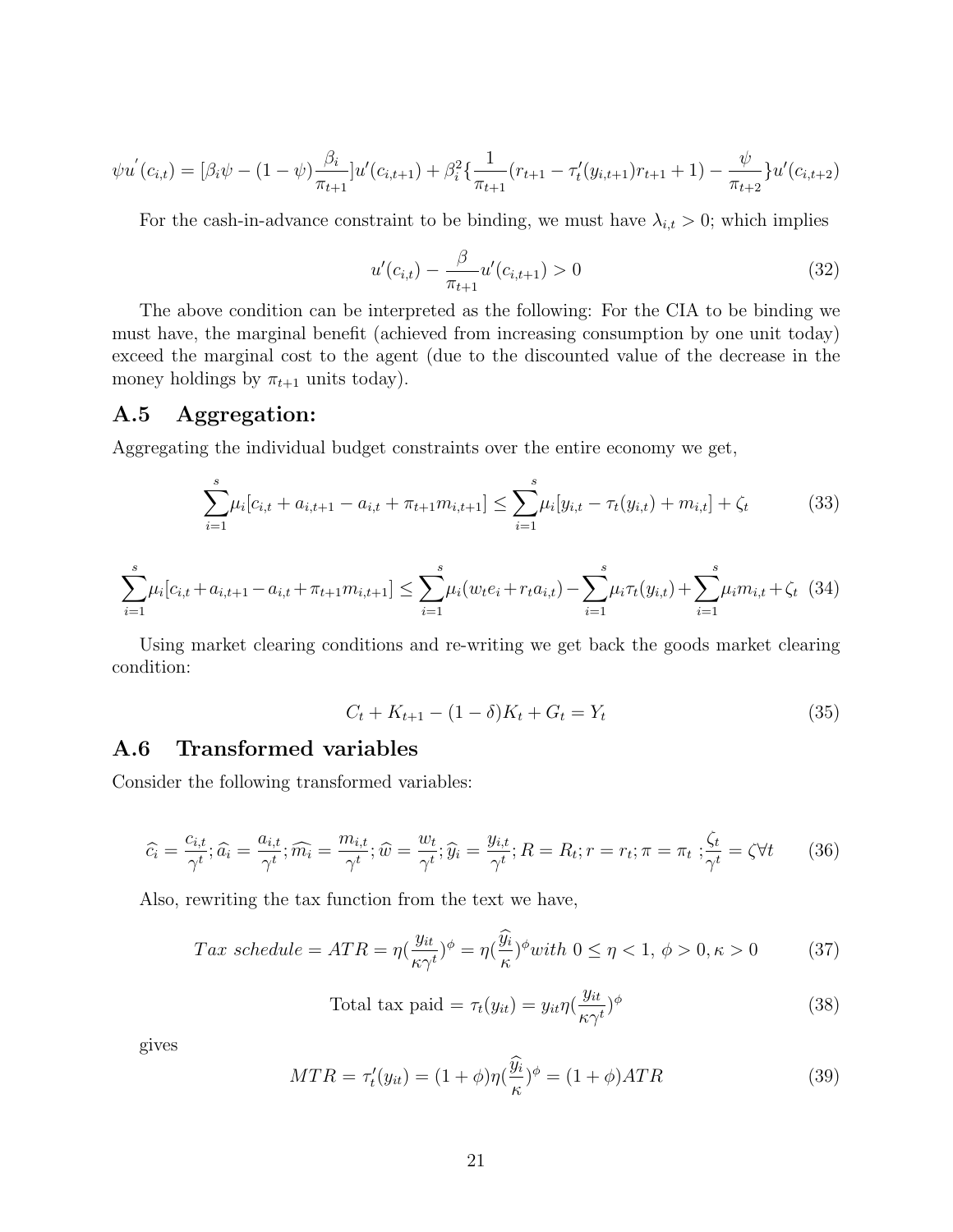Rewriting the first order conditions in terms of the transformed variables, we get 3 equations in 3 unknowns  $(\widehat{m}_i, \widehat{c}_i, \widehat{a}_i)$ :

$$
\widehat{m}_i - \widehat{c}_i - \psi(\gamma - 1)\widehat{a}_i = 0
$$

$$
\widehat{y}_i - \widetilde{\tau}(\widehat{y}_i) + (1 - \pi \gamma)\widehat{m}_i - \widehat{c}_i + (1 - \gamma)\widehat{a}_i + \zeta = 0
$$

$$
\psi = \beta_i[\psi - \frac{(1 - \psi)}{\pi_{t+1}}]\gamma^{-\sigma} + \beta_i^2 \frac{1}{\pi} [r - r(1 + \phi)\eta(\frac{\widehat{y}_i}{\kappa})^{\phi} + 1 - \psi]\gamma^{-2\sigma}
$$

where  $\hat{y}_i = \hat{w}e_i + r\hat{a}_i$ 

Now substituting this back into the Euler equation we get :

$$
\widehat{y_i} = \kappa \left[ \frac{(r+1-\psi)\beta_i^2 + \gamma^2 (\pi \psi - 1 + \psi)\beta_i - \psi \pi \gamma^{2\sigma}}{\beta_i^2 r \eta (1+\phi)} \right]^{\frac{1}{\phi}} = h(r, \beta_i)
$$
(40)

#### A.7 Calibration procedure

Using the functional forms and parameters discussed in the text, we fix  $\beta_{10}$ , to compute  $\hat{y}_{10}$ along a balanced growth path according to (40).

Since,

 $\widehat{y_s} = h(r, \beta_s)$ 

Using data on  $\{\widehat{y}_i\}_{i=1}^{10}$  we can compute: the following ratio:

 $i=1$ 

$$
\frac{\widehat{y}_i}{\widehat{y}_s} = \frac{h(r, \beta_i)}{h(r, \beta_s)}
$$
(41)

This can be used to compute  $\{\hat{\beta}_i\}_{i=1}^9$ . Then we can find the respective average incomes  $\{\widehat{y}_i\}_{i=1}^9$  according to  $(40)$ 

Also,

$$
\hat{w} = (1 - \alpha) \left(\frac{r^* + \delta}{\alpha}\right) \frac{\alpha}{\alpha - 1}
$$
\n
$$
\hat{y}_i = \hat{w}(r)e_i + r\hat{a}_i
$$
\n
$$
\hat{a}_i = \frac{\hat{y}_i}{r^*} - \frac{\hat{w}}{r^*}e_i = \frac{h(r, \beta_i)}{r^*} - \frac{\hat{w}}{r^*}e_i
$$
\n
$$
\sum_{i=1}^s \mu_i \hat{a}_i = \sum_{i=1}^s \mu_i \left[\frac{h(r, \beta_i)}{r^*} - \frac{\hat{w}}{r^*}e_i\right] = \hat{K}^s(r)
$$
\n(43)

The above equation tells us the supply of assets in the economy. We also normalize  $\overline{\nabla}^s$  $i=1$  $\mu_i e_i = 1.$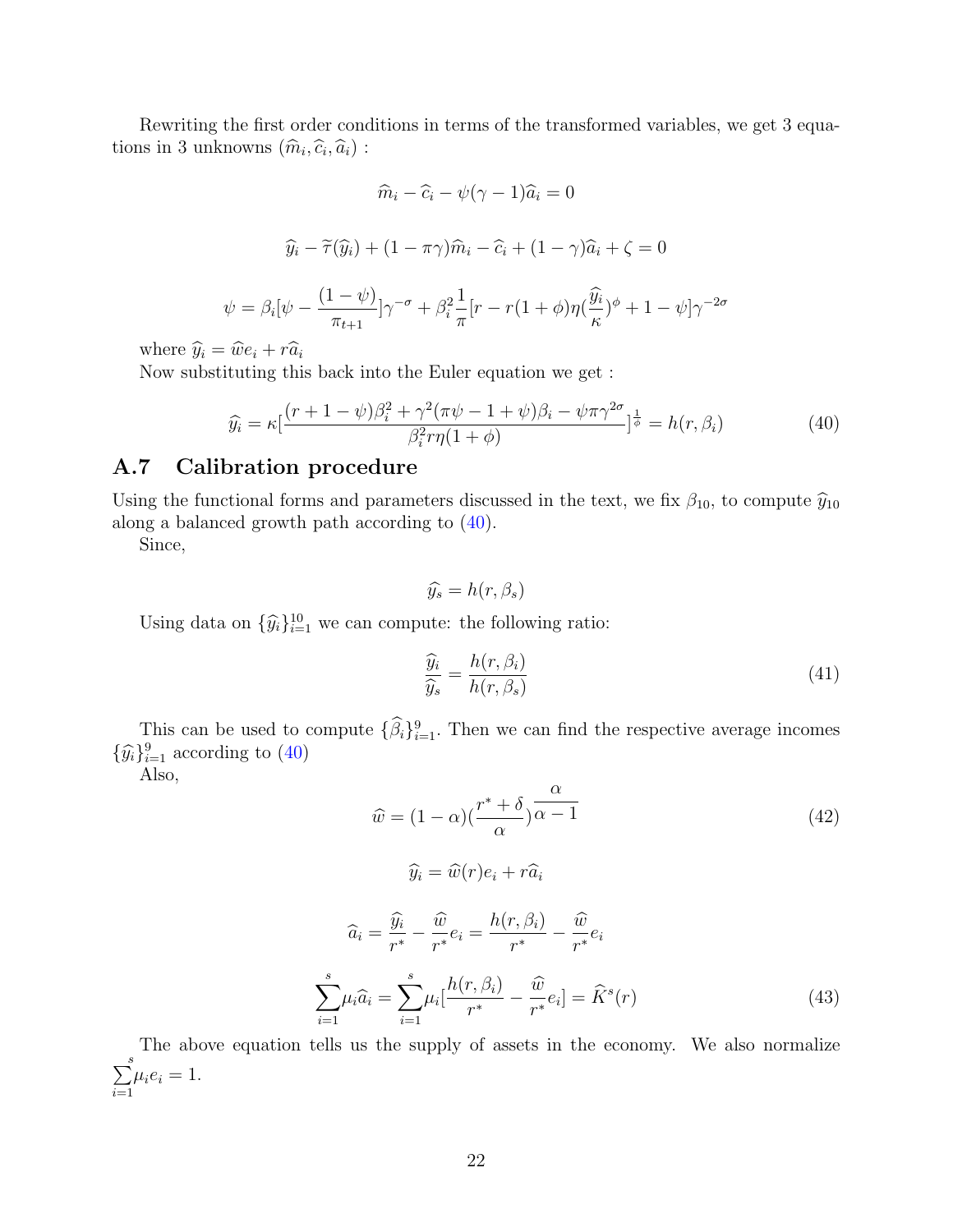$$
r^* = \alpha \left(\frac{K_t}{A_t L_t}\right)^{\alpha - 1} - \delta = aR - \delta \tag{44}
$$

$$
\frac{K_t}{A_t L_t} = \left(\frac{\alpha}{r^* + \delta}\right)^{\frac{1}{1-\alpha}} = \widehat{K}^d(r) \tag{45}
$$

The above equation tells us the demand for assets in the economy. In order to find the equilibrium interest rate, we find r\* such that the supply of assets equals demand of assets in the economy, that is:

$$
\widehat{K}^s(r) = \widehat{K}^d(r) \tag{46}
$$

If  $\hat{K}^s(r) > \hat{K}^d(r)$ , we will decrease the rate of interest and if  $\hat{K}^s(r) < \hat{K}^d(r)$ , then we will increase the rate of interest, till supply equals demand.

Now eliminating  $\hat{c}_i$  from the following equations :

$$
\widehat{m}_i - \widehat{c}_i - \psi(\gamma - 1)\widehat{a}_i = 0 \tag{47}
$$

$$
\widehat{y}_i - \widetilde{\tau}(\widehat{y}_i) + (1 - \pi \gamma)\widehat{m}_i - \widehat{c}_i + (1 - \gamma)\widehat{a}_i + \zeta = 0
$$
\n(48)

we get,

$$
\widehat{m}_i - \psi(\gamma - 1)\widehat{a}_i = \widehat{y}_i - \widetilde{\tau}(\widehat{y}_i) + (1 - \pi \gamma)\widehat{m}_i + (1 - \gamma)\widehat{a}_i + \zeta \tag{49}
$$

Aggregating the above equation and re-arranging we get,

$$
\pi \gamma \sum_{i=1}^{s} \mu_i \widehat{m}_i + (\gamma - 1)(1 - \psi) \sum_{i=1}^{s} \mu_i \widehat{a}_i = \sum_{i=1}^{s} \mu_i (\widehat{y}_i - \widetilde{\tau}(\widehat{y}_i)) + \zeta
$$
\n(50)

Substituting the following expression for transfers in the above equation:

$$
\zeta = (g-1)\sum_{i=1}^{s} \mu_i \widehat{m}_i \tag{51}
$$

we get,

$$
\left[\frac{\pi\gamma}{g-1} - 1\right]\zeta = \sum_{i=1}^{s} \mu_i(\widehat{y}_i - \widetilde{\tau}(\widehat{y}_i)) - (\gamma - 1)(1 - \psi)\sum_{i=1}^{s} \mu_i \widehat{a}_i \tag{52}
$$

Since  $\pi \gamma = g$ ,

$$
\hat{\zeta} = (g-1)[\sum_{i=1}^{s} \mu_i \hat{y}_i \{1 - \eta(\frac{\hat{y}_i}{\kappa})^{\phi}\} - (\gamma - 1)(1 - \psi)\sum_{i=1}^{s} \mu_i \hat{a}_i]
$$
(53)

Now, we define wealth of individual i as the sum of individual assets and money holdings, that is

$$
\widehat{W}_i = \widehat{a}_i + \widehat{m}_i \tag{54}
$$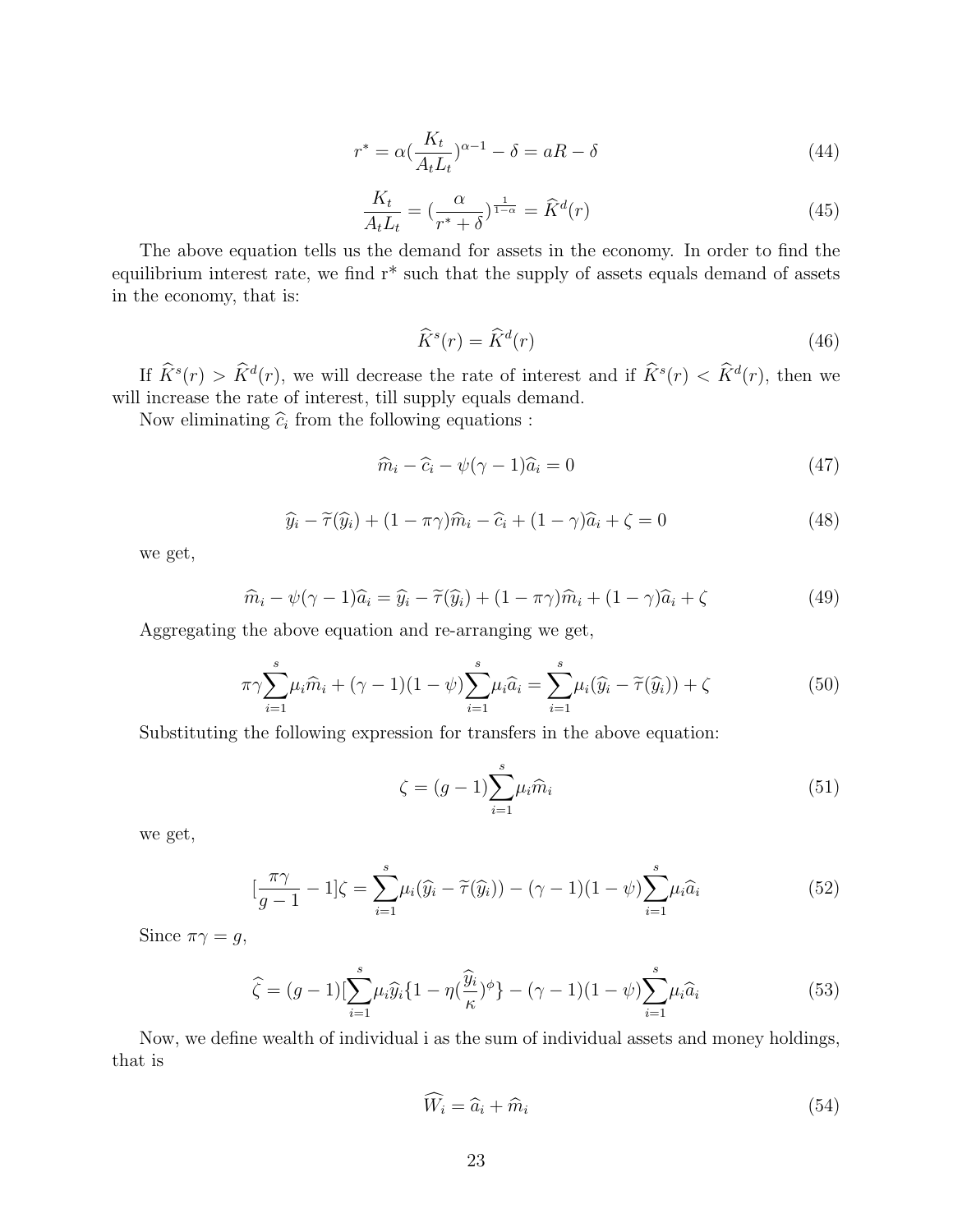$$
\widehat{W}_i(r^*, \beta_i, e_i) = \frac{1}{g} [\widehat{y}_i \{ 1 - \eta(\frac{\widehat{y}_i}{\kappa})^{\phi} \} + \widehat{\zeta} + \underbrace{\{ g - (\gamma - 1)(1 - \psi) \}}_{\chi} \widehat{a}_i]
$$
(55)

$$
\widehat{W}_i(r^*, \beta_i, e_i) = \frac{1}{g} \underbrace{\left[\widehat{y}_i \{1 - \eta(\frac{\widehat{y}_i}{\kappa})^\phi\} + \widehat{\zeta} + \frac{\chi}{r^*} \widehat{y}_i - \chi \frac{\widehat{w}}{r^*} e_i\right]}_{\Omega_i} \tag{56}
$$

Now let us define:

$$
\rho_i = \frac{\widehat{W}_i(r^*, \beta_i, e_i)}{\widehat{W}_1(r^*, \beta_1, e_1)} = \frac{\Omega_i - \chi_{r^*}^{\widehat{w}} e_i}{\Omega_1 - \chi_{r^*}^{\widehat{w}} e_1} \tag{57}
$$

The above ratio can be computed from the data on wealth of the ten income groups from in the 2007 Survey of Consumer Finances (SCF) sample Díaz-Giménez et al. (2011). We can find  $e_1$  by aggregating the above equation. Similarly, we can find labor productivity using the same equation for  $\{e_i\}_{i=2}^{i=s}$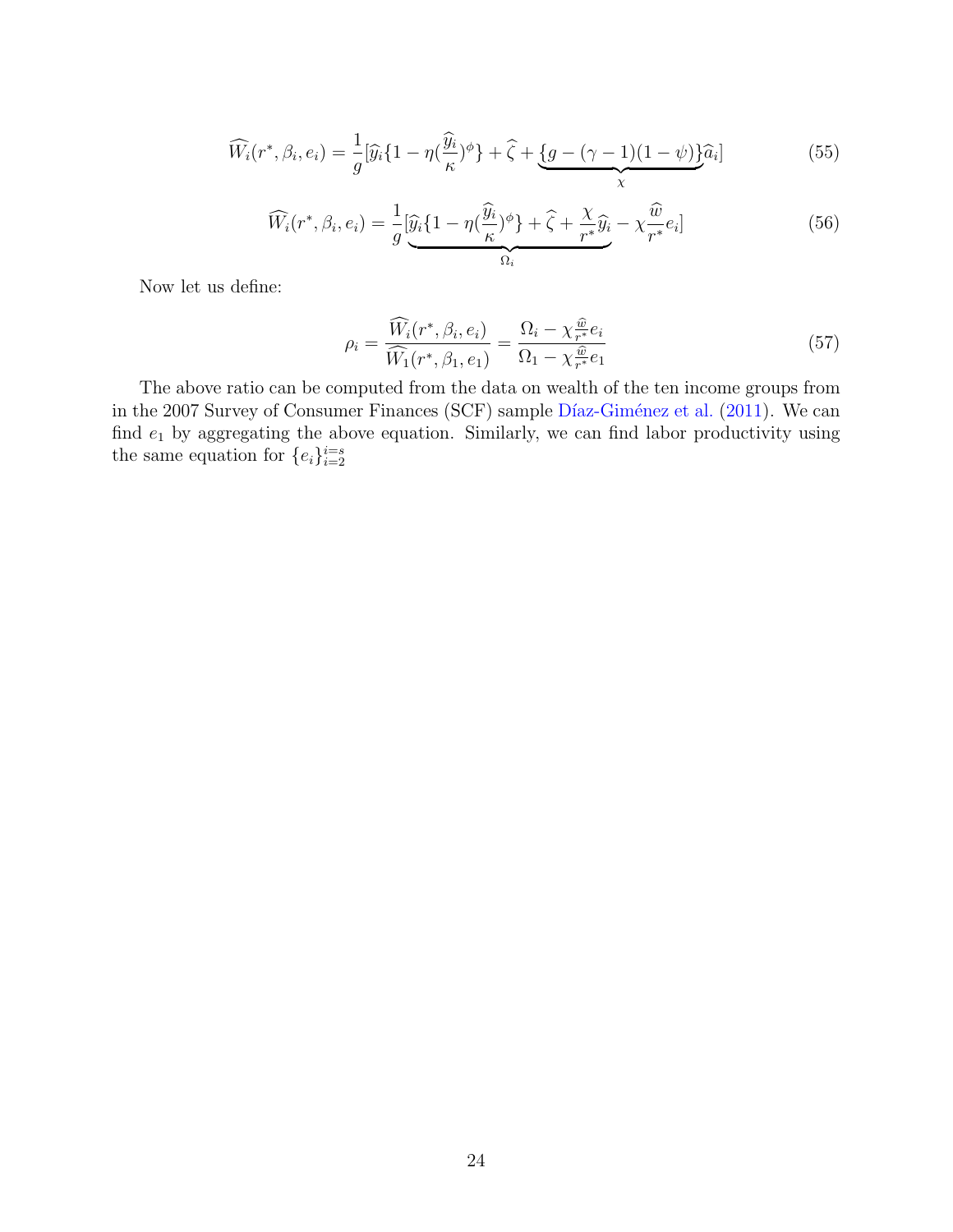#### References

- Aiyagari, S. R. (1994). Uninsured idiosyncratic risk and aggregate saving. The Quarterly Journal of Economics, 659–684.
- Akyol, A. (2004). Optimal monetary policy in an economy with incomplete markets and idiosyncratic risk. Journal of Monetary Economics 51 (6), 1245–1269.
- Bates, T., K. Kahle, and R. Stulz (2009). Why do us firms hold so much more cash than they used to? The Journal of Finance  $64(5)$ , 1985–2021.
- Becker, R. A. (1980). On the long-run steady state in a simple dynamic model of equilibrium with heterogeneous households. The Quarterly Journal of Economics  $95(2)$ , 375–382.
- Boel, P. and G. Camera (2009). Financial sophistication and the distribution of the welfare cost of inflation. Journal of Monetary Economics 56 (7), 968–978.
- Camera, G. and Y. Chien (2014). Understanding the distributional impact of long-run inflation. Journal of Money, Credit and Banking  $46(6)$ , 1137–1170.
- Chen, H.-J. and J. Guo (2011). Money, social satus and endogenous growth in a generalized cash-in-advance model. Pacific Economic Review 16 (3), 267–284.
- Chiu, J. and M. Molico (2010). Liquidity, redistribution, and the welfare cost of inflation. Journal of Monetary Economics 57(4), 428–438.
- Clower, R. (1967). A reconsideration of the microfoundations of monetary theory. Economic *Inquiry*  $6(1)$ , 1–8.
- Díaz-Giménez, J., A. Glover, and J. Ríos-Rull (2011). Facts on the distributions of earnings, income, and wealth in the united states: 2007 update. Federal Reserve Bank of Minneapolis Quarterly Review  $34(1)$ , 2–31.
- Doepke, M. and M. Schneider (2006). Inflation and the redistribution of nominal wealth. Journal of Political Economy 114 (6).
- Dotsey, M. and P. Sarte (2000). Inflation uncertainty and growth in a cash-in-advance economy. Journal of Monetary Economics 45 (3), 631–655.
- Easterly, W. and S. Fischer (2001). Inflation and the Poor. Journal of Money, Credit and *Banking*  $33(2)$ , 160–178.
- Erosa, A. and G. Ventura (2002). On inflation as a regressive consumption tax. Journal of Monetary Economics  $49(4)$ , 761–795.
- Feenberg, D. and E. Coutts (1993). An introduction to the taxsim model. Journal of Policy Analysis and Management 12(1), 189–194.
- Hendricks, L. (2007). How important is discount rate heterogeneity for wealth inequality? Journal of Economic Dynamics and Control 31 (9), 3042–3068.